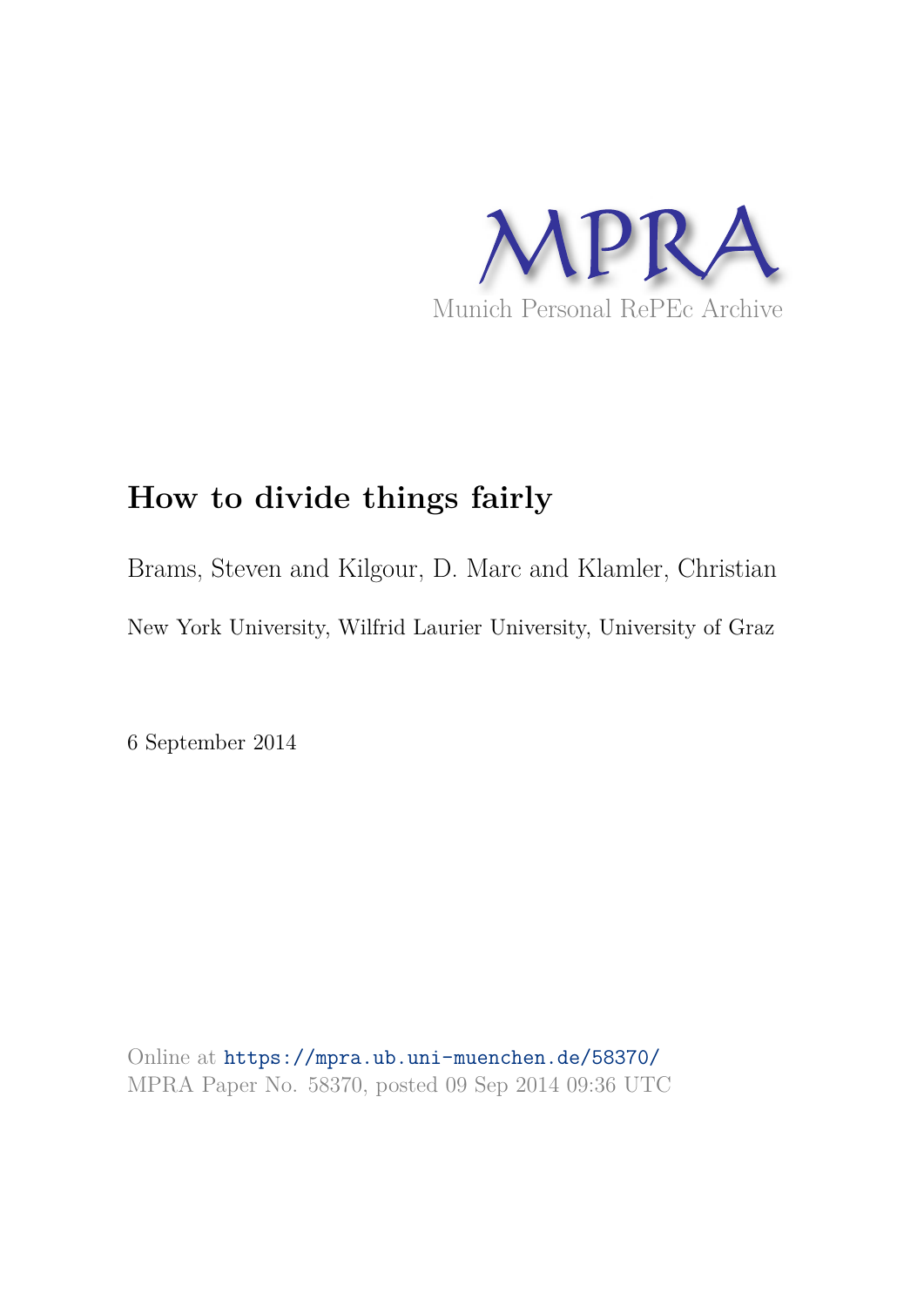# **How to Divide Things Fairly**

Steven J. Brams Department of Politics New York University New York, NY 10012 USA steven.brams@nyu.edu

D. Marc Kilgour Department of Mathematics Wilfrid Laurier University Waterloo, Ontario N2L 3C5 CANADA mkilgour@wlu.ca

Christian Klamler Institute of Public Economics University of Graz A-8010 Graz AUSTRIA christian.klamler@uni-graz.at

August 2014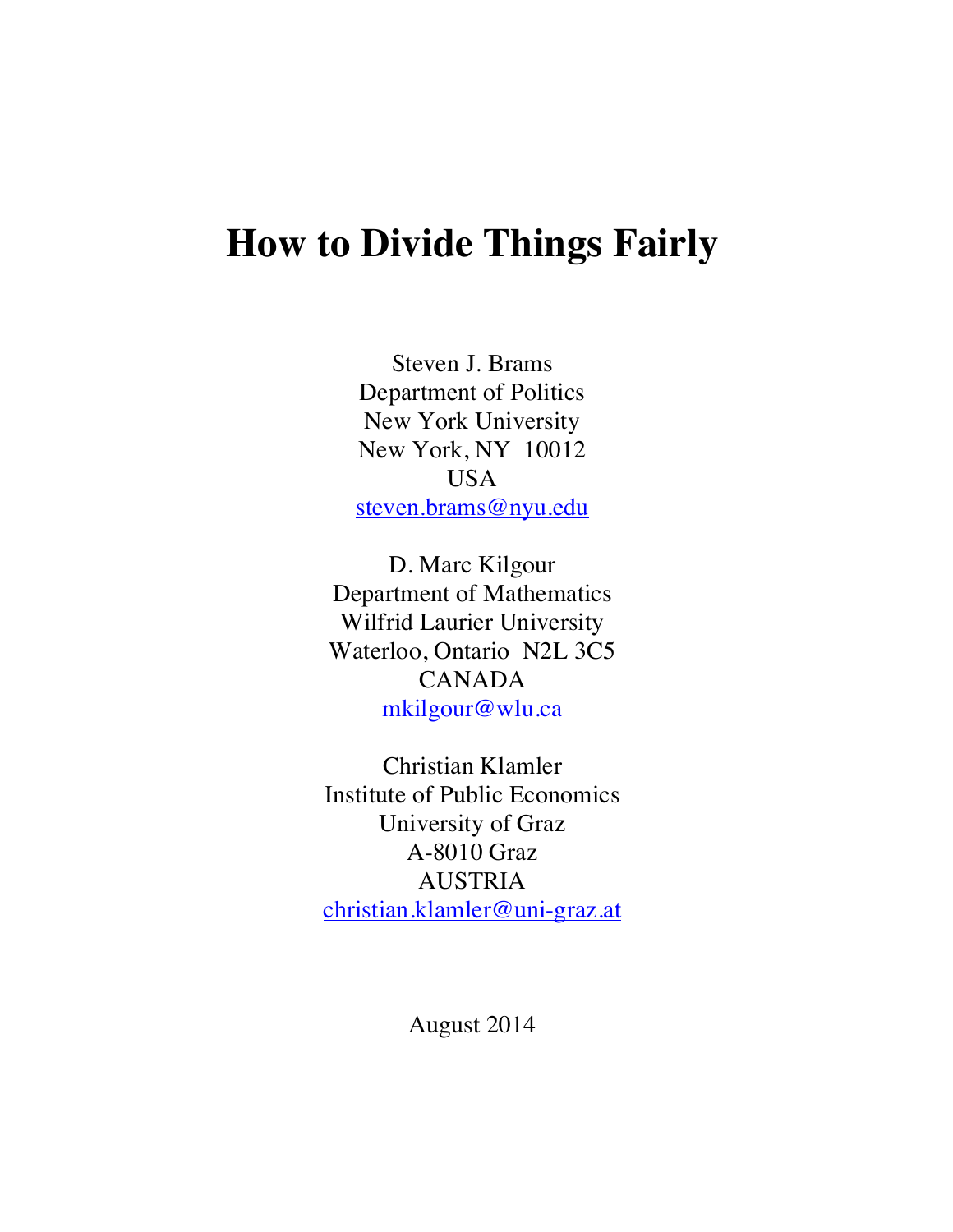#### **Abstract**

We analyze a simple sequential algorithm (SA) for allocating indivisible items that are strictly ranked by  $n \geq 2$  players. It yields at least one Pareto-optimal allocation which, when  $n = 2$ , is envy-free unless no envy-free allocation exists. However, an SA allocation may not be maximin or Borda maximin—maximize the minimum rank, or the Borda score—of the items received by a player. Although SA is potentially vulnerable to manipulation, it would be difficult to manipulate in the absence of one player's having complete information about the other players' preferences. We discuss the applicability of SA, such as in assigning people to committees or allocating marital property in a divorce.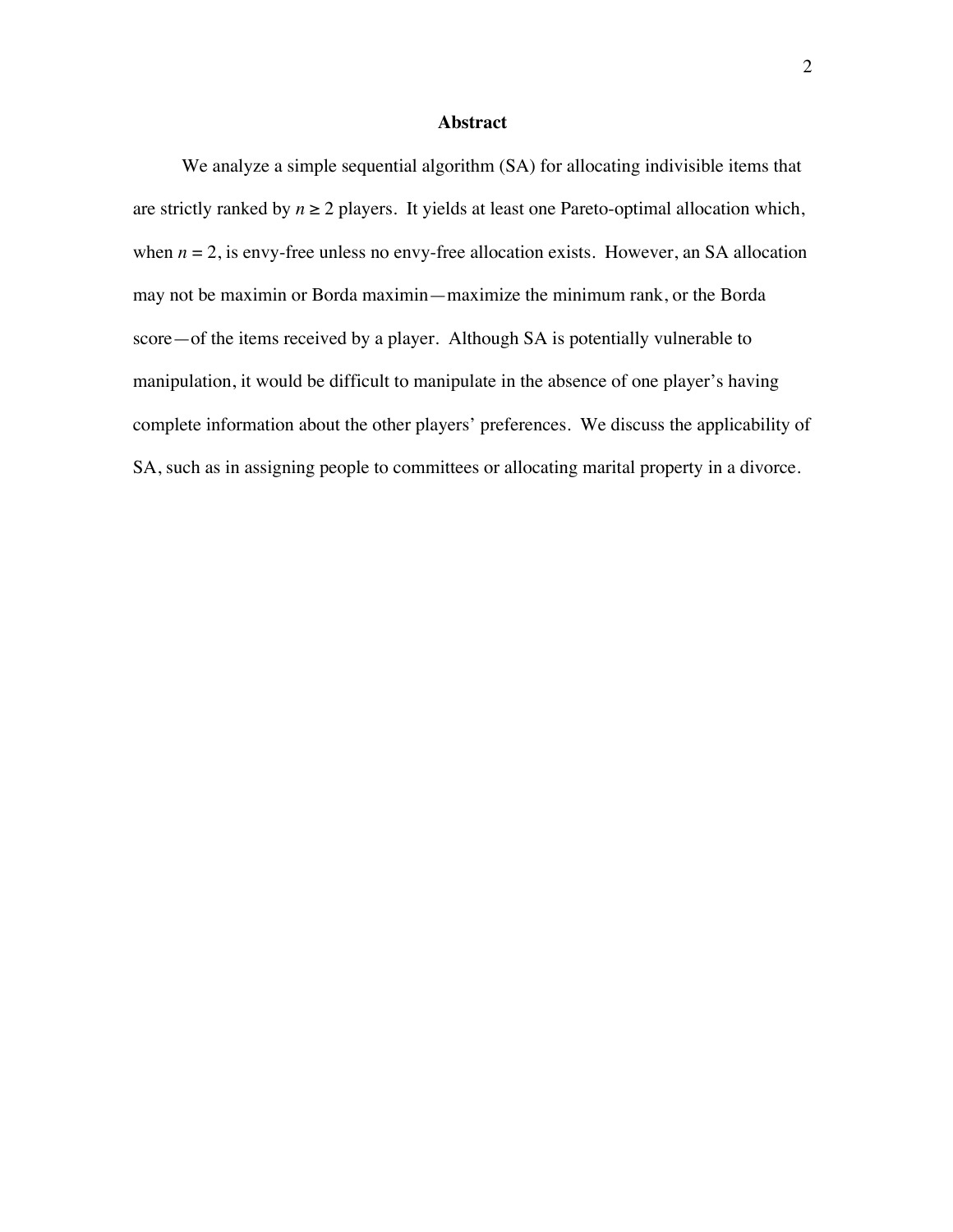#### **How to Divide Things Fairly**

#### **1. Introduction**

The fair division of items, especially if they are indivisible or cannot be shared, is an age-old problem. In this paper, we describe a simple sequential algorithm, called SA, which seems to have been overlooked in earlier studies, for carrying out this division when the players strictly rank items from best to worst. It is less demanding in the information it elicits than are algorithms that ask players to indicate their utilities for items or to rank bundles of items.

SA works in stages. We illustrate it with several examples in section 2, where we also define four properties of fair division—Pareto-optimality, envy-freeness, maximinality, and Borda maximinality—that we use to assess the fairness of SA allocations.

Assume that there are  $n \geq 2$  players. In section 3, we prove that at least one allocation given by SA is Pareto-optimal for all values of *n*, but it need not be maximin or Borda maximin, even when  $n = 2$ . When  $n = 2$ , if there exists a Pareto-optimal allocation that is envy-free, it will be among the allocations that SA yields, although SA may not find all Pareto-optimal, envy-free allocations.

If  $n > 2$ , SA may not find an allocation that maximizes the number of players who receive envy-free allocations, even when there is a non-SA allocation that is envy-free for all players. On the other hand, a non-SA envy-free allocation may not satisfy other properties, such as maximinality or Borda maximinality.

We compare SA with a 2-person algorithm, AL, that yields envy-free allocations included in those produced by SA (Brams, Kilgour, and Klamler, 2014). Both algorithms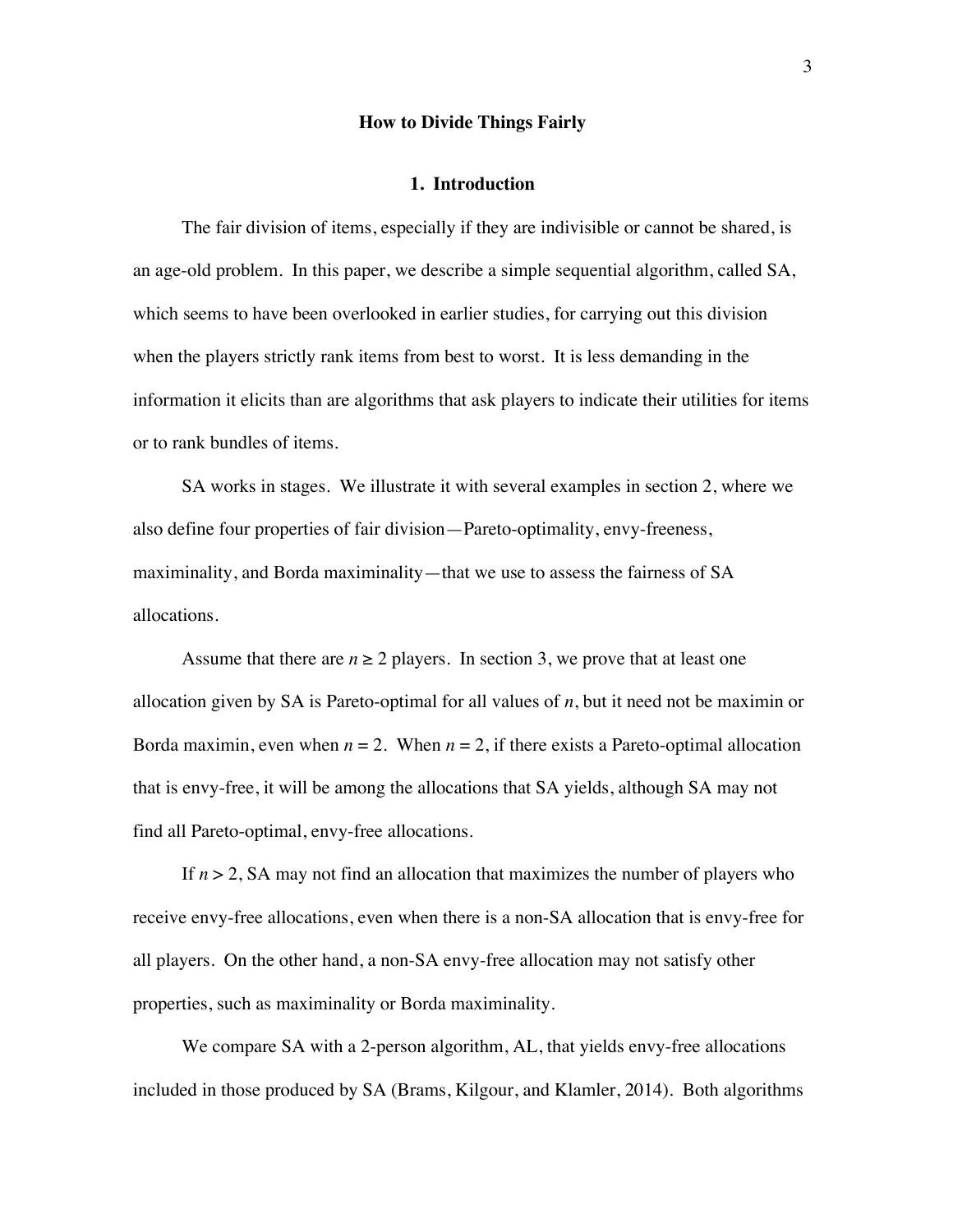satisfy an item-wise definition of envy-freeness, which we spell out in section 2. But unlike SA, AL requires a test for envy-freeness when both players want an item at the same time. If there is no envy-free allocation of this item, AL puts it into a "contested pile."

By contrast, SA allocates a pair of items at every stage—whether they cause envy or not—until all items are exhausted. Although not strategyproof, SA would be difficult to manipulate unless one player has complete information about the preference rankings of the other players.

In section 4, we draw several conclusions. We also discuss the applicability of SA, such as in assigning people to committees or in allocating the marital property in a divorce.

#### **2. The Sequential Algorithm (SA) and Examples**

We make three assumptions:

<u>.</u>

- 1. There are  $n \ge 2$  players and  $m = kn$  distinct items to be allocated, where  $k \ge 1$ and integral.<sup>1</sup>
- 2. Each player has a positive utility for each item and ranks the items strictly.
- 3. The utility of a set of items for a player is the sum of the utilities of the items that comprise it.

Although SA uses only players' rankings of the items, we use the *Borda score* of an item as one measure of its utility to a player: A lowest-ranked item receives 0 points, the next-

<sup>1</sup> Given this assumption, SA will produce an *equal* allocation, in which each player receives the same number, k, of items. If *m* is not an integral multiple of *n* (e.g., when  $n = 2$  and *m* is odd), the "extra" items can be distributed to the players at random—with a maximum one to each player—after SA has been applied.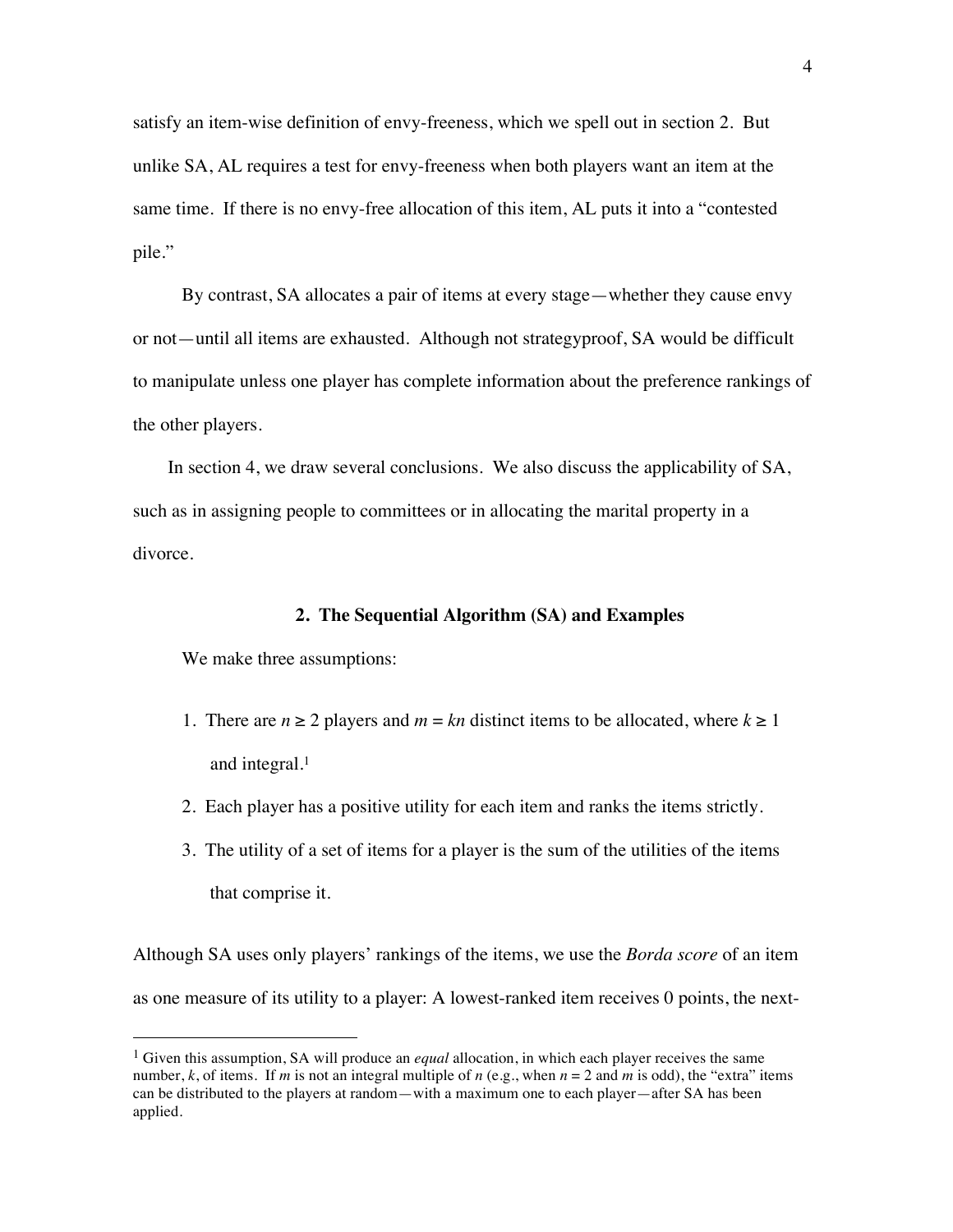lowest 1 point, and so on. A player's Borda score is the sum of its points for the subset of items it receives.

The properties of SA allocations that we analyze are the following:

- *Efficiency or Pareto-Optimality (PO):* There is no other allocation that is at least as preferred by all players and strictly preferred by at least one.
- *Envy-freeness (EF)*: Each player values the set of items it receives at least as much as the set of items received by any other player.
- *Maximinality (MX)*: The allocation maximizes the minimum rank of the items received by any player.
- *Borda Maximinality (BMX)*: The allocation maximizes the minimum Borda score of the items received by any player.

MX ensures that the rank of the least-preferred item that any player receives is as high as possible, whereas BMX ensures that the Borda score of the player with the lowest score is as high as possible. As we will show, different allocations may satisfy each of these properties.

Because SA requires only that players rank items, we need a definition of EF, consistent with that given above, that makes only item-by-item ordinal comparisons. We say that a player, say  $A$ , does not envy another player, say  $B$ , iff there is an injection (a 1-1 mapping) from *A*'s items onto *B*'s items such that *A* prefers each of its items to the item of *B* to which it is mapped (Brams, Kilgour, and Klamler, 2014). An allocation is *item-wise envy-free* (EF) iff no player envies any other.<sup>2</sup>

<sup>2</sup> Note that if *A* does not envy *B* in the item-wise sense, then *A*'s utility for its own subset must be greater than *A*'s utility for *B*'s subset, no matter what the numerical values of the utilities are as long as they are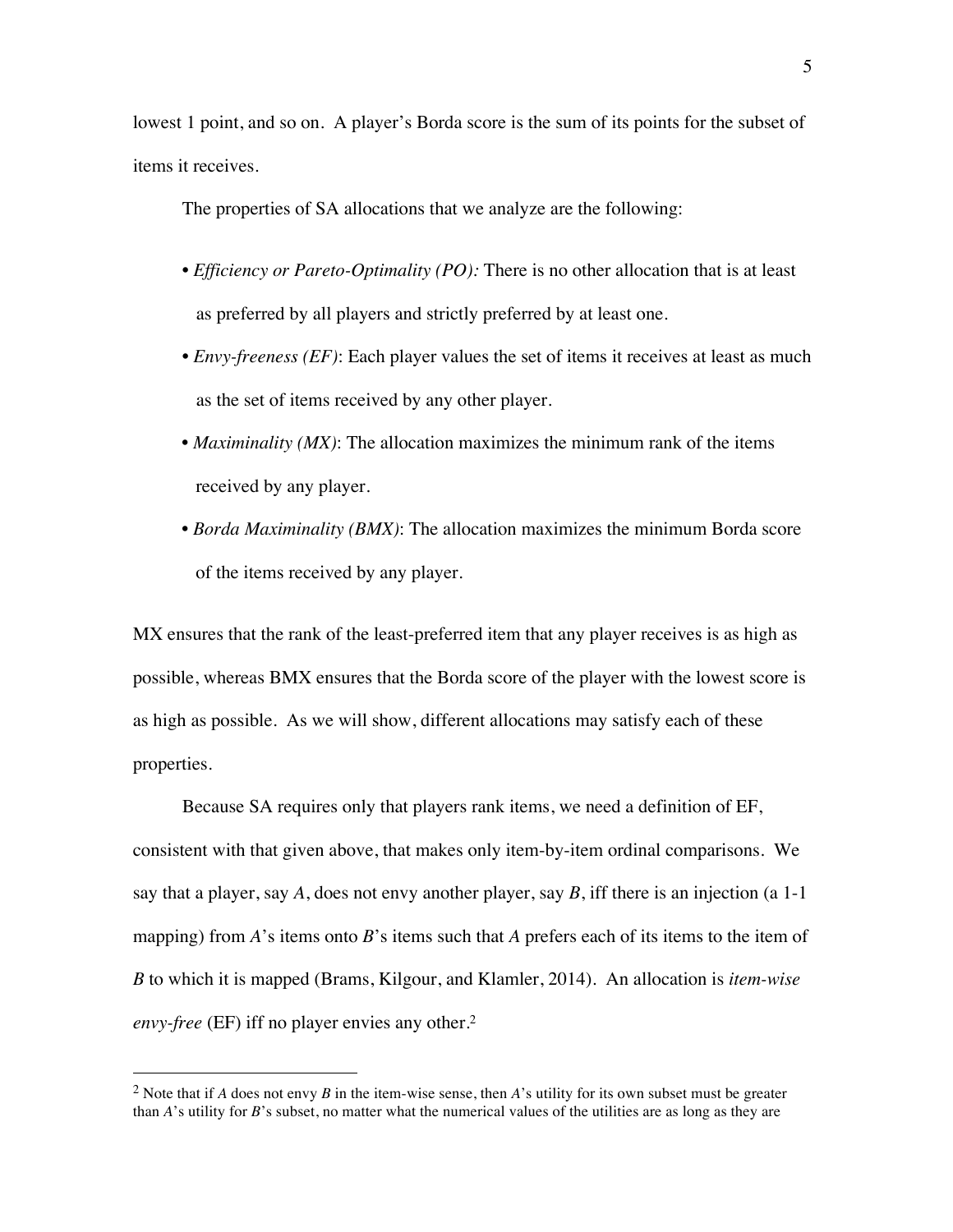The allocation rules of SA, which give one item to each player on each round, are the following:

 (i) On the first round, descend the ranks of the players, one rank at a time, stopping at the first rank at which each player can be given a different item (at or before this rank). This is the *stopping point* for that round; the rank reached is its *depth*, which must be the same for each player. Assign one item to each player in all possible ways that are at or above this depth (there may be only one), which may give rise to one or more SA allocations.

(ii) On subsequent rounds, continue the descent, increasing the depth of the stopping point on each round. At each stopping point, assign items not yet allocated in all possible ways until all items are allocated.

At the conclusion of the iterative process defined by rules (i) and (ii), we recommend that a third rule be applied:

(iii) At the completion of the descent, if SA gives more than one possible allocation, choose one that is PO and, if possible, EF.

The process of descent is the same as that under "fallback bargaining" (Brams and Kilgour, 2001), but its purpose is fair division of items, not reaching an outcome acceptable to some (e.g., a simple majority) or all players. While the fallback descent is

 $\overline{a}$ 

consistent with *A*'s ranking of items. Because each player receives the same number of items, item-wise envy-freeness, which we henceforth assume, implies EF based on players' values of the subsets of items they receive. The converse is not true, as we illustrate with a later example, making item-wise envy-freeness the more stringent definition.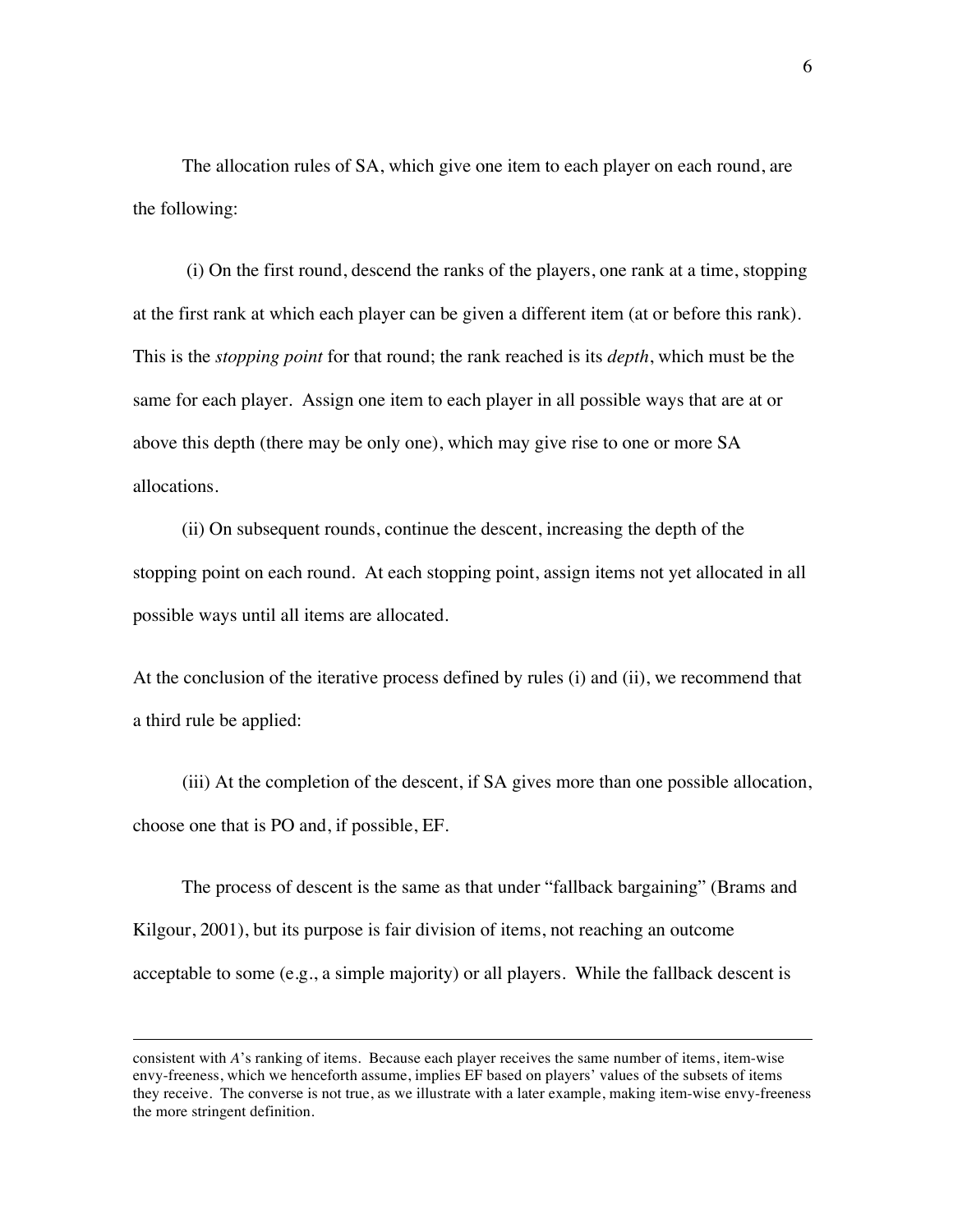also used in Brams, Kilgour, and Klamler (forthcoming), the fair-division algorithm proposed there allocates "minimal bundles" of items to players, from which the subtraction of any item would cause the bundle to be less than proportional (i.e., worth less than 1/*n* to a player).

We next give several examples that illustrate rules  $(i) - (ii)$  when  $n = 2$ ; later we analyze an example in which  $n = 3$ . The players are  $A, B, \ldots$ , and the items they rank are 1, 2, …. Players rank items in descending order of preference.

**Example 1:**   
*A*: 
$$
1 2 3 4
$$
  
*B*:  $2 3 4 1$ 

<u>.</u>

The stopping point of round 1 is depth 1, where *A* obtains item 1 and *B* obtains item 2. At depth 2, we cannot give different items to the players, because item 2 has already been given to  $B$ , so in round 2 we must descend to depth 3 to give the players different items (item 3 to  $\vec{A}$  and item 4 to  $\vec{B}$ ).

We have underscored the items that each player receives. Because this exhausts the items, we are done, which yields the unique SA allocation of (13, 24) to (*A*, *B*). Henceforth, we list the players in alphabetical order, and the items that each receives in the same order.

Observe that on each round, each player prefers the item it receives to the item that the other player receives (*A* prefers item 1 to item 2 and item 3 to item 4; *B* prefers item 2 to item 3 and item 4 to item 1).<sup>3</sup> Hence, there is a 1-1 matching of *A*'s items to *B*'s, and

 $3$  Thus we can conclude that an allocation is EF if it gives an EF allocation at every stopping point. A test like this one is useful, because SA does not elicit utilities.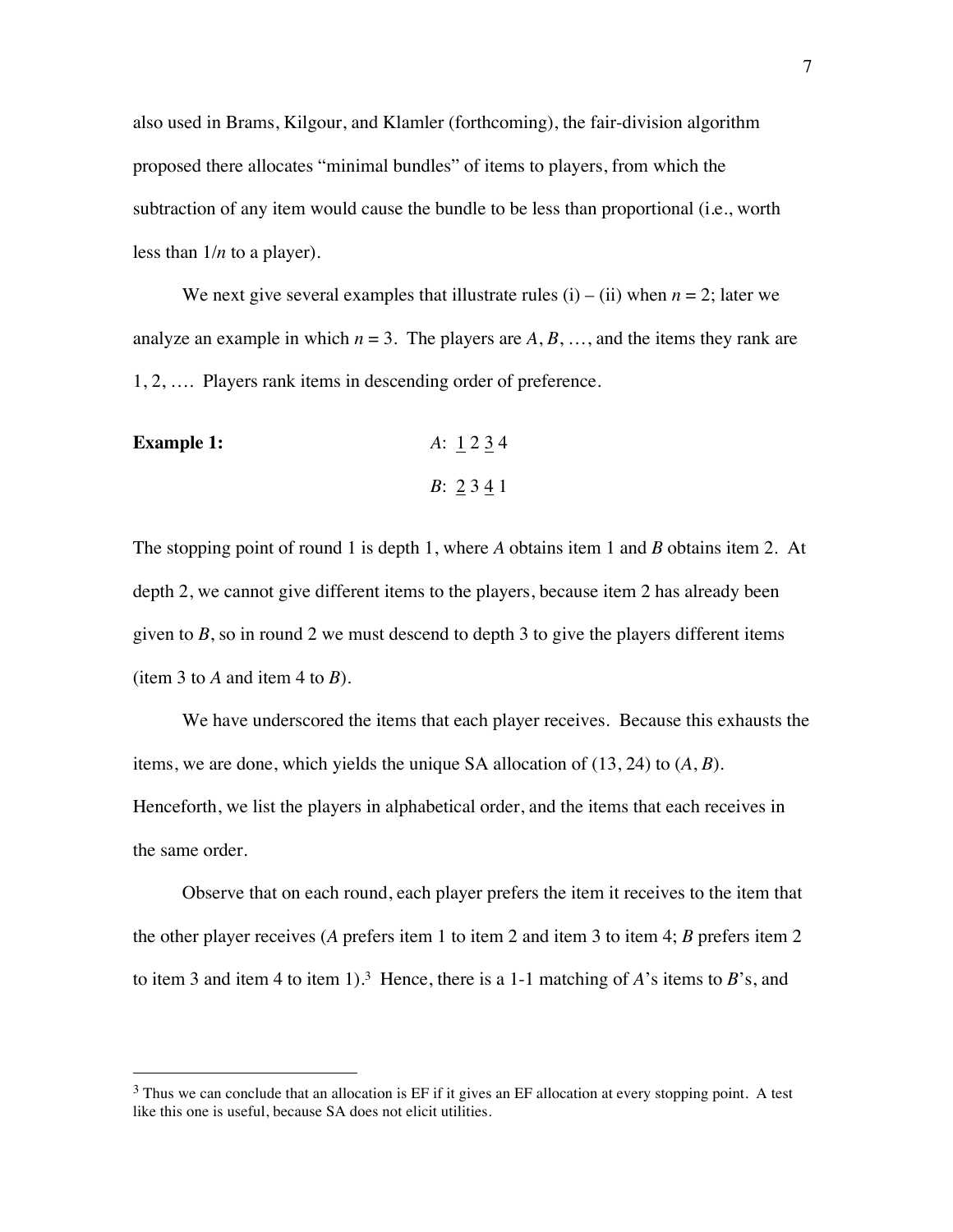*B*'s items to *A*'s, such that each player prefers its items to the other player's items. Therefore, the allocation (13, 24) is EF.

As noted earlier (ftn. 2), this allocation does not depend on a player's specific utilities for items. Other two-item allocations, such as (12, 34), are not item-wise EF, because there is no 1-1 matching of *B*'s items to *A*'s such that *B* prefers each of its items to the items to which it is matched. In particular, notice that items 1 and 2 bracket items 3 and 4 in *B*'s ranking, so *B* may prefer the combination of items 1 (best) and 4 (worst) to the combination of items 3 and 4 (two middle-ranked items).

For example, if *B*'s utilities for items  $(1, 2, 3, 4)$  are  $(1, 5, 3, 2)$ , then *B*'s utility for its subset of items, 34, is 5, and its utility for *A*'s subset of items, 12, is 6, so *B* will envy *A*. But if *B*'s utilities are (1, 6, 5, 4), then it values its subset at 9 and *A*'s subset at only 7, so in this case *B* will not envy *A*.

In Example 1, only allocation (13, 24) is EF for all possible utilities of either player that are consistent with its ranking. Given assumption  $(3)$ —that utilities are additive, so sets of items do not exhibit synergies, either positive or negative—our item-wise definition of EF implies the utility-based definition,

It is easy to see that (13, 24) is PO, because there is no allocation that is at least as preferred by both players.<sup>4</sup> It is also MX, because the only other allocation of two items to each player that gives neither player a worst item is  $(12, 34)$ , rendering it also MX. However, (12, 34) is *not* BMX, because it gives Borda scores of (5, 3) to (*A*, *B*), so *B*'s score is less than the score of 4 that each player receives from  $(13, 24)$ .

<sup>4</sup> Formally, we test for Pareto-optimality using the necessary and sufficient condition of Brams and King (2005): An allocation is PO iff it is the product of a *sincere sequence* of item choices by the players, or one consistent with their preferences. Thus, if the players choose items in the order *ABAB*, they obtain (12, 34); if they choose in the order *AABB*, they obtain (12, 34), so both these allocations are PO. By comparison, no sincere sequence yields the allocation (24, 31), so it is not PO.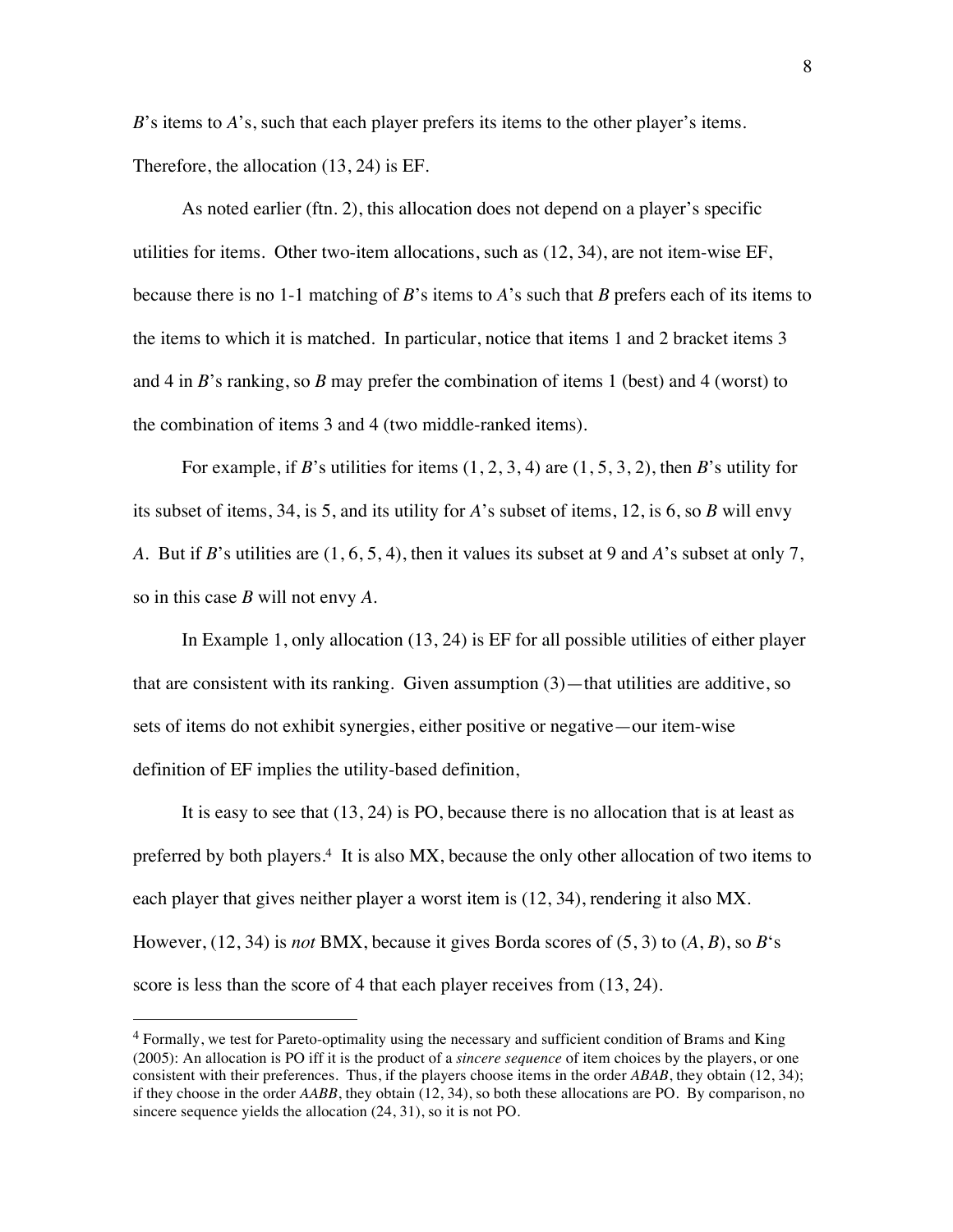If SA gives two (or more) allocations, only one may be MX, as our next example illustrates (note that the two allocations given are both SA allocations):

**Example 2:** *A*: 1 2 3 4 5 **/** 6 7 8 *A*: 1 2 3 4 5 **/** 6 7 8 *B*: 3 4 5 6 7 **/** 8 1 2 *B*: 3 4 5 6 7 **/** 8 1 2

In the first two rounds, SA gives (12, 34) to  $(A, B)$ , reaching depth 2. In round 3, the stopping level is depth 5 (just to the left of the slashes in each ranking), where not only can we give different items to *A* and *B*, but we also have a choice:

- (i) in round 3, the left-hand allocation gives items (5, 6) to (*A, B*) at depth 5, followed in round 4 by items (7, 8) at depth 7;
- (ii) in round 3, the right-hand allocation gives items  $(5, 7)$  to  $(A, B)$  at depth 5, followed in round 4 by items (6, 8) at depth 6.

Clearly, the right-hand allocation, with a maximum depth of 6, is MX.<sup>5</sup>

Allocation (1256, 3478) is also BMX, giving  $(A, B)$  Borda scores of  $(18, 18)$ —a minimum score of 18—whereas the left-hand allocation, (1257, 3468), gives them scores of (17, 19), for a minimum score of 17. Thus, while both allocations are EF and PO, only the right-hand allocation is MX and BMX.

So far we have illustrated how SA can pick more than one allocation that is PO and EF, but only one may be MX or BMX (Example 2). Our next example illustrates that if both players rank the same item last, there cannot be an EF allocation:

**Example 3:** *A*:  $1 2 3 4 5 6$  *A*:  $1 2 3 4 5 6$ 

<sup>5</sup> All allocations must have depth 6 or greater; otherwise, item 8 would not be assigned to either player.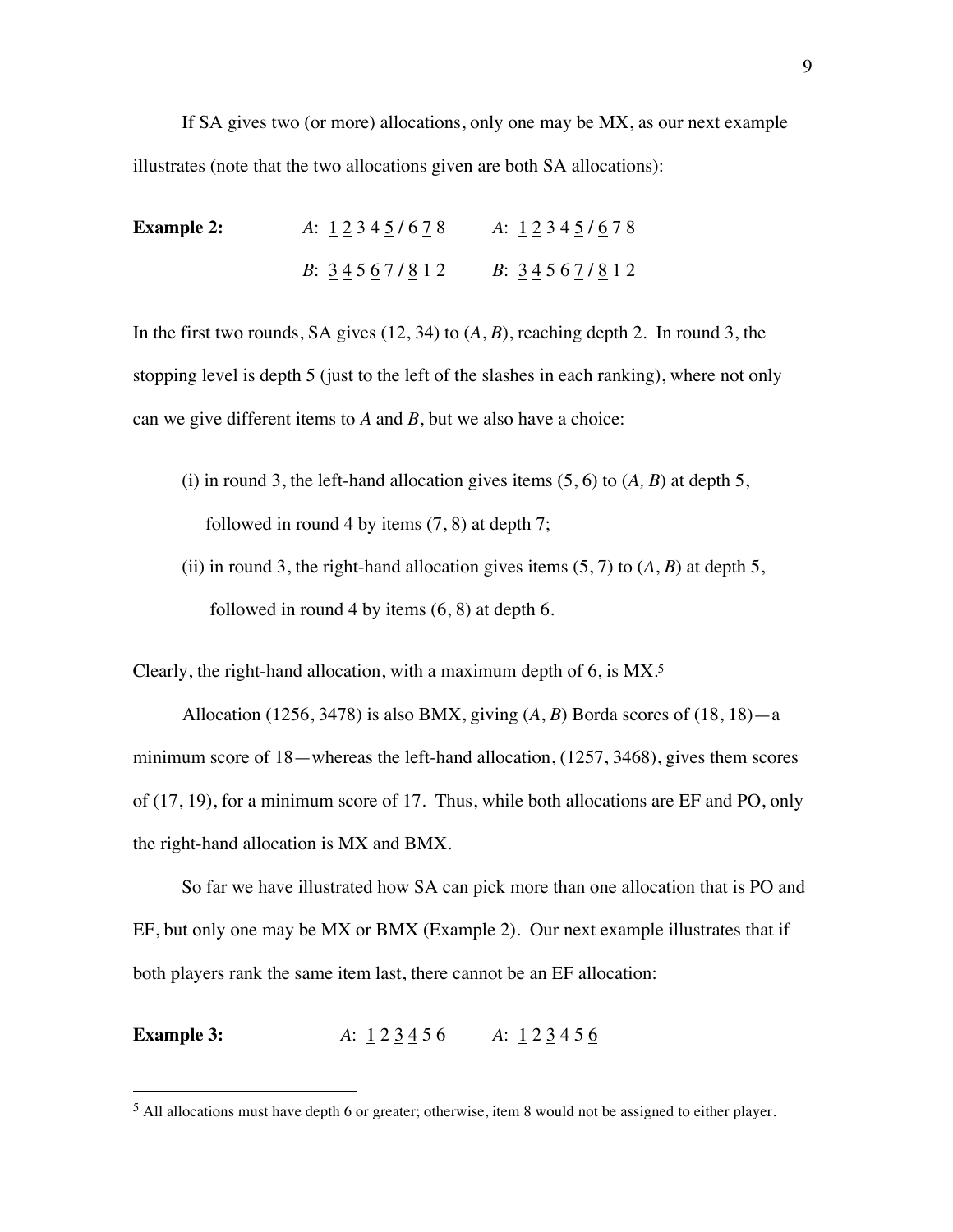### *B*: 2 3 5 4 1 6 *B*: 2 3 5 4 1 6

In rounds 1 and 2, with stopping points at depth 1 and depth 3, both allocations agree, giving 13 to *A* and 25 to *B*. At these stopping points, neither player envies the other player for the item it receives, so the allocations are EF up to depth 3.

In round 3, the stopping point must be at depth 6, the lowest possible. Items 4 and 6 can be assigned in two different ways. The player who receives item 6 must be envious, because no 1-1 mapping can map item 6 to a less-preferred item. Thus, the allocation of items in Example 3 is not EF, although the allocation of the first four items to both players at depths 1 and 3 is. Both allocations are MX (maximum depth of 6) and BMX (minimum Borda score of 8).

Our final example in this section illustrates that an SA allocation may fail to be EF even when the players rank every item differently:

**Example 4:**  $A: \underline{1} 2 3 \underline{4} 5 6$   $A: \underline{1} 2 \underline{3} \underline{4} 5 6$ *B*: <u>2</u> 3 1 5 <u>6</u> 4 *B*: 2 3 1 5 6 4

Here the problem arises in round 2, with the stopping point at depth 4, where the left-hand allocation gives 14 to *A* and 23 to *B*, whereas the right-hand allocation gives 13 to *A* and 25 to *B*. Whichever player receives the lower-ranked item in round 2 will be envious because, again, no 1-1 mapping maps every item of that player to a lower-ranked item of the other player. Despite the fact that each player ranks the six items differently, and no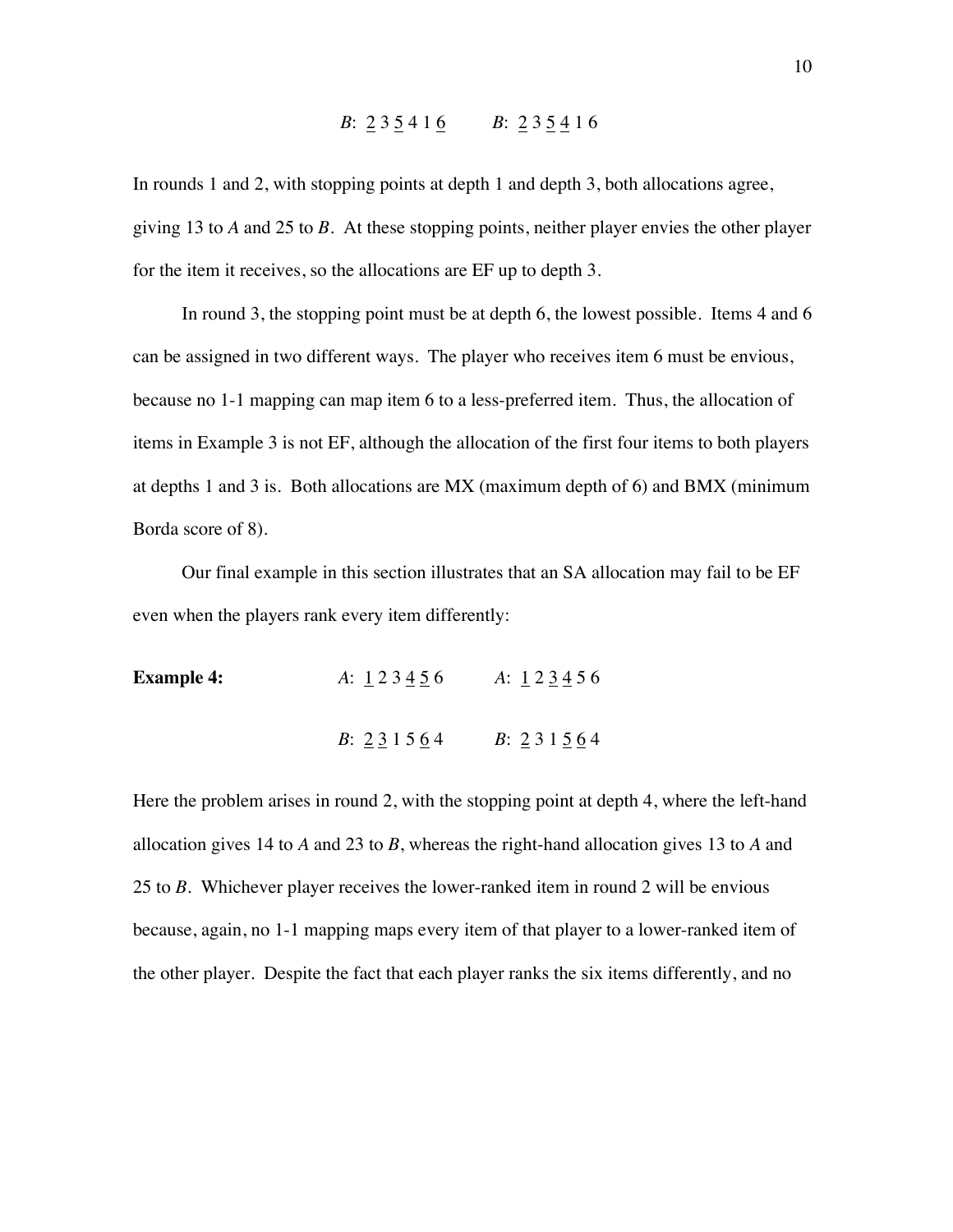player receives a worst item in either SA allocation, neither allocation in Example 4 is EF.<sup>6</sup>

In Example 4, both allocations are MX (common depth 5); moreover, they are equal according to the BMX, with Borda scores of 8 to the advantaged player and 10 to the disadvantaged player, so the minimum Borda score of each allocation is 8. According to both MX and BMX, therefore, the two allocations in Example 4, unlike Example 3, are equally fair to the players.

To summarize, SA may give a unique PO-EF allocation to both players (Example 1) or multiple PO-EF allocations (Example 2), only one of which—possibly not the same one—is MX or BMX. In addition, SA may not produce an EF allocation (Examples 3 and 4), although at least one allocation it does produce will be MX, BMX, or both.

#### **3. Properties of the Sequential Algorithm**

If all items can be allocated in an EF way, we say there is a *complete EF allocation*. For the *n* = 2 case, Brams, Kilgour, and Klamler (2014) provide an algorithm, AL, which finds at least one complete PO-EF allocation if one exists (though not necessarily all of them, as we will show). Furthermore, when there is no complete EF allocation, as in Examples 3 and 4, AL finds the largest and most preferred subset of items that can be allocated in an EF way. Items that cannot be so allocated (e.g., items 4 and 6 in Example 3; items 3 and 6 in Example 4) are placed in a "contested pile."

<sup>&</sup>lt;sup>6</sup> When  $n = 2$ , there is a simple condition, called "Condition D" (Brams, Kilgour, and Klamler, 2014), for determining whether an allocation is EF: For every odd *k*, the two players' top *k* items are not identical. In Example 3, *A*'s and *B*'s top 5 items are identical, whereas in Example 4, their top 3 items are identical, so neither example yields an EF allocation. This is not true for the top 1 and top 3 items in Example 1, nor the top 1, 3, 5, and 7 items in Example 2, so in both examples an EF allocation exists—which, as we showed, SA finds.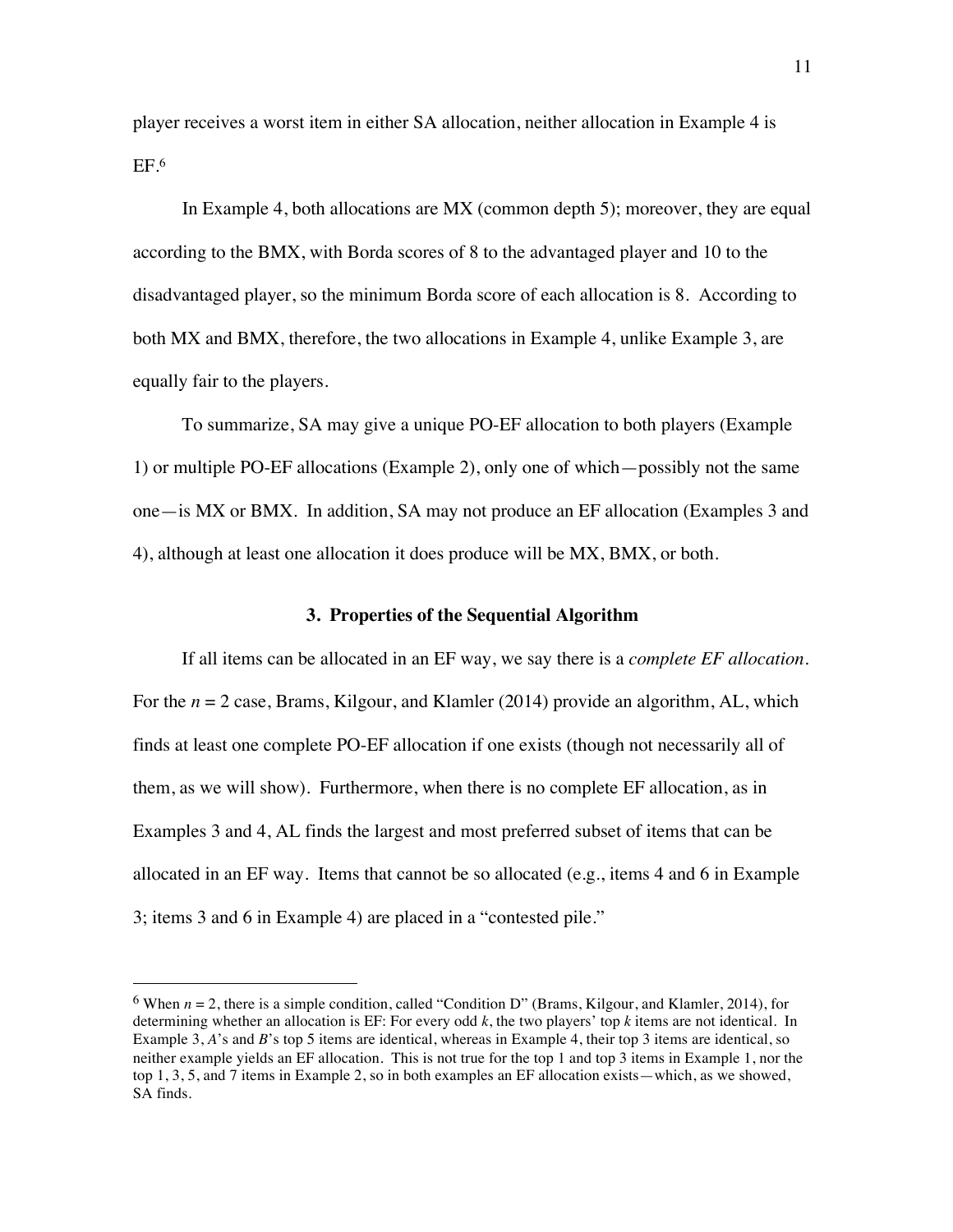By contrast, SA always allocates all items. As illustrated in Examples 3 and 4, SA yields an allocation that may be EF on some rounds, but is not a complete EF allocation.

Although SA may not give an EF allocation, it always produces at least one PO allocation. Moreover, this is true however many players there are (i.e., for all  $n \ge 2$ ).

#### **Theorem 1.** *SA rules (i) and (ii) produce at least one allocation that is PO.*

**Proof.** Under SA, all items are allocated one at a time to the players and ranked at or above each stopping point in the descent process. Because each allocation gives equal numbers of items to the players, a non-SA allocation must give at least one player an item it ranks below some item it would receive under SA. This proves that no non-SA allocation can be Pareto-superior to any SA allocation. Because Pareto-superiority is irreflexive and transitive, at least one of the SA allocations—say, *X*—must be maximal with respect to Pareto-superiority within the set of SA allocations. Because no non-SA allocation can be Pareto-superior to  $X$ ,  $X$  must be PO.  $\blacksquare$ 

Theorem 1 guarantees that at least one allocation must survive the application of rule (iii). Our next example, however, shows that rule (iii) has bite—not every SA allocation need be PO:<sup>7</sup>

**Example 5:** *A*: 1 2 3 4 5 **/** 6 7 8 *A*: 1 2 3 4 5 **/** 6 7 8 *B*: 7 8 1 2 3 **/** 5 4 6 *B*: 7 8 1 2 3 **/** 5 4 6

-

At the completion of round 2, SA gives (12, 78) to (*A*, *B*), stopping at depth 2. The next stopping point is at depth 5, indicated by the slashes, when *B* must receive item 3 in

<sup>&</sup>lt;sup>7</sup> Example 5 refutes a claim (Theorem 5) in Brams, Kilgour, and Klamler (2014) that AL, which gives the same complete EF allocations in Example 5 as SA does, always yields allocations that are "locally Paretooptimal."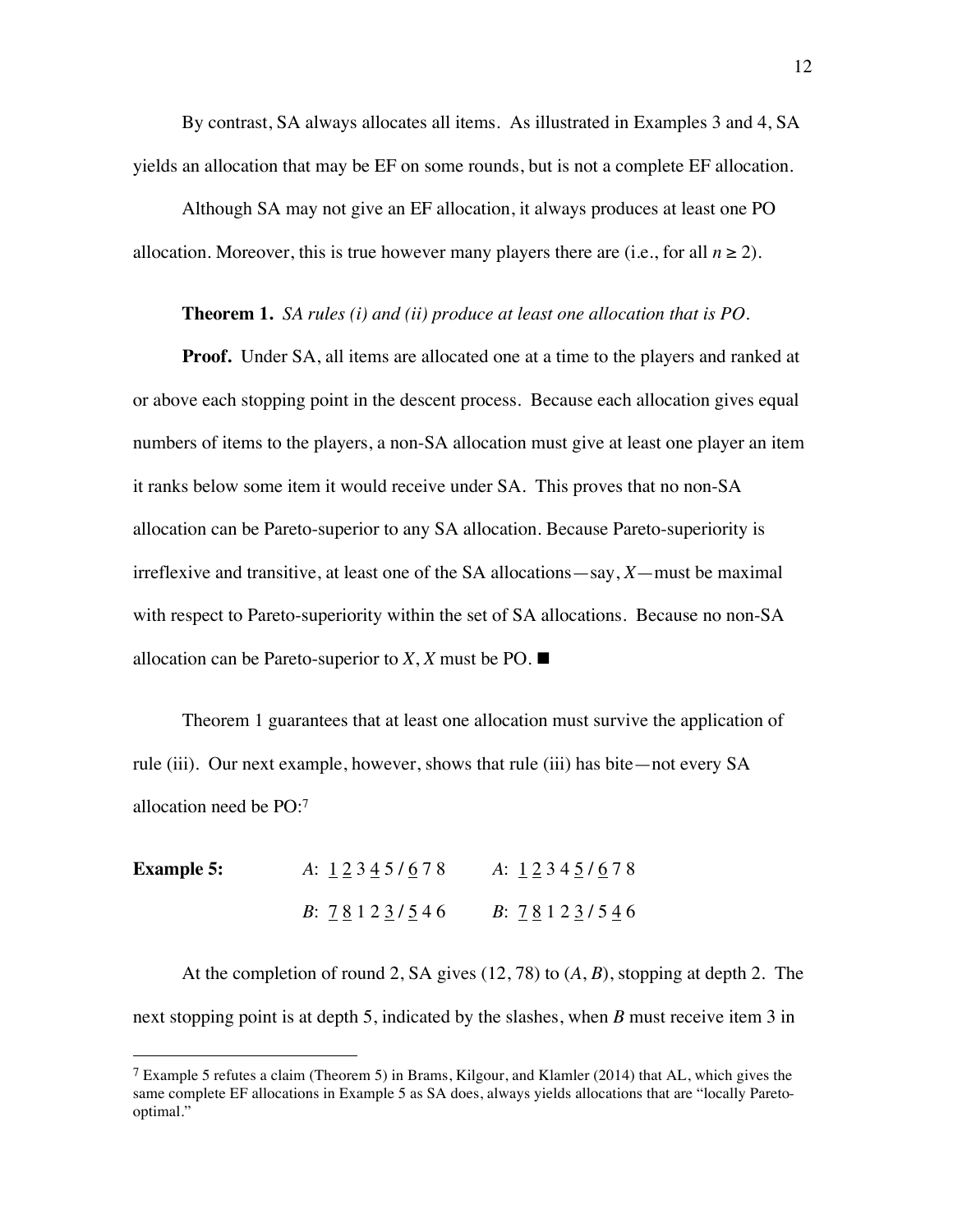round 3. There is a choice: The left-hand allocation gives item 4 to *A*, and the right-hand allocation gives item 5 to *A*.

Continuing, the left-hand allocation gives items 6 and 5, respectively, to *A* and *B* in round 4, with stopping point at depth 6, whereas the right-hand allocation gives items 6 and 4 to *A* and *B* in round 4, with the stopping point at depth 7. Because both players prefer the last two items they receive in the left-hand allocation to those that they receive in the right-hand allocation, the left-hand allocation Pareto-dominates the right-hand allocation, so only the left-hand allocation is PO.

Interestingly enough, both SA allocations in Example 5 are complete EF allocations, even though only one is PO, showing that EF does not imply PO. The converse also fails, because an allocation that gives one player only its top items will generally make another player envious. Thus, PO and EF are independent properties.

In Example 5, the left-hand allocation, (1246, 7835) is MX. That it Paretodominates the right-hand allocation, (1256, 7834), is reflected in its greater Borda scores, (19, 18) versus (18, 17), so the former allocation is also BMX.

But SA does not invariably find a PO-EF allocation that—based on the properties of MX or BMX—is superior to a non-SA allocation, as our next example illustrates:

| <b>Example 6:</b> | A: 12345678         | A: 12345678         |  |
|-------------------|---------------------|---------------------|--|
|                   | <i>B</i> : 87632154 | <i>B</i> : 87632154 |  |

The SA allocation is shown on the left. In the first three rounds, at depths 1, 2, and 3, SA allocates (123, 876) to  $(A, B)$ . On round 4 and at depth 7, A and B receive, respectively, items 4 and 5, producing the allocation (1234, 8765).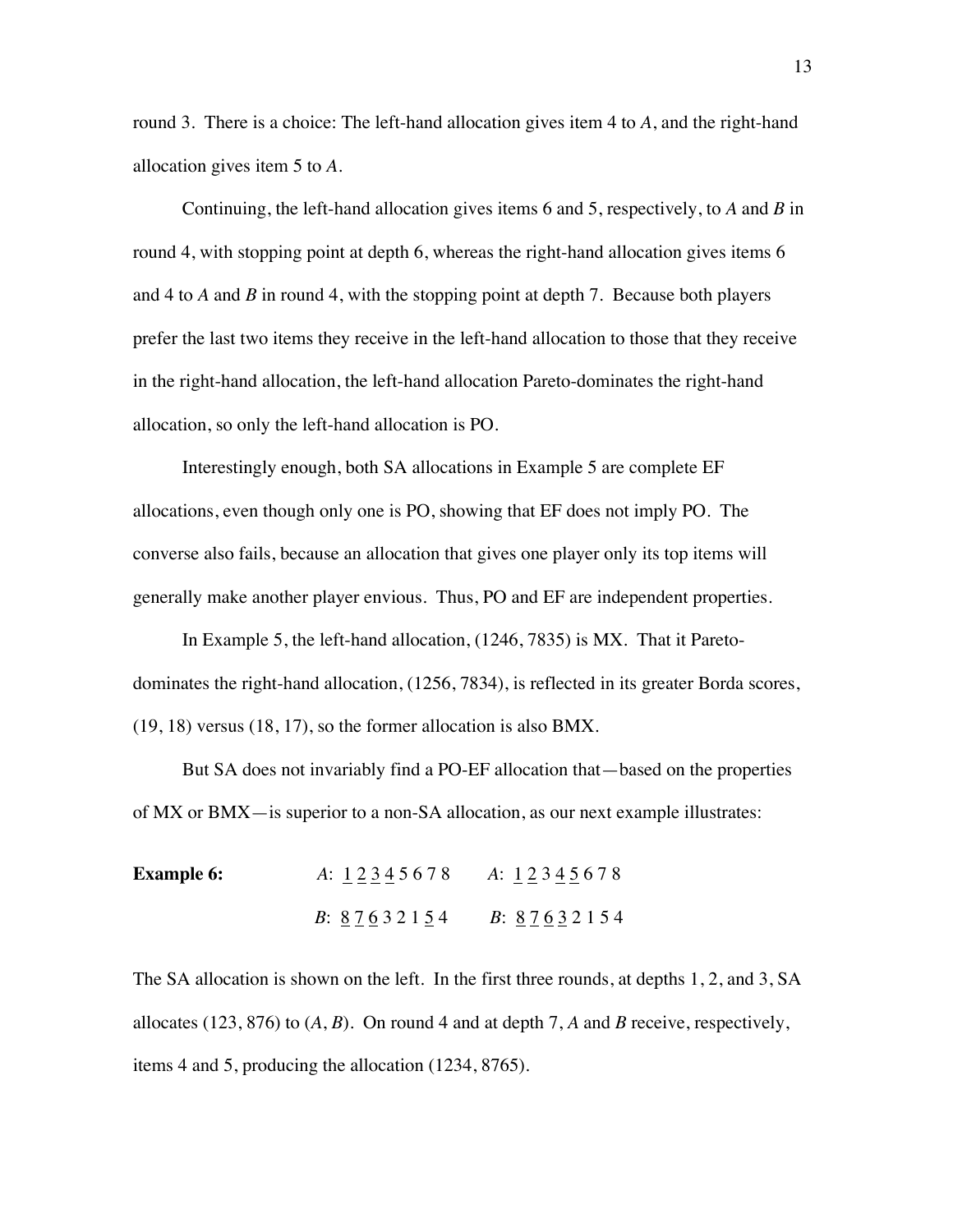But the non-SA allocation (1245, 8763) goes only to depth 5. Moreover, it is not only MX but also BMX, giving Borda scores of (20, 22), compared with (22, 19) for the SA allocation. Both the left-hand and the right-hand allocations are EF and PO. In fact. we return to this example later to show that there are seven distinct complete EF allocations, but only the aforementioned two are PO.

Both the left-hand (SA) and right-hand (non-SA) allocations in Example 6 are complete EF and PO (*A* prefers the former, and *B* the latter, when each player obtains its four best items).<sup>8</sup> But only the non-SA allocation is MX and BMX.

Although at least one SA allocation is PO by Theorem 1, it may not be EF, as we showed in Examples 3 and 4. But if there is an EF allocation when *n* = 2, we have the following:

**Theorem 2.** *Let n = 2. If an EF allocation exists, then SA will give at least one allocation that is EF and PO.*

**Proof.** We earlier alluded to Condition D (see ftn. 6)—that an EF allocation exists iff, for all odd *k*, at least one of *A*'s *k* most preferred items is not one of *B*'s *k* most preferred items (Brams, Kilgour, and Klamler, 2014). Also, an allocation is EF iff, for each player, the  $j^{\text{th}}$  item received is among its top  $2j - 1$  items.

Assume Condition D holds. Taking  $k = 1$ , it is clear that *A*'s and *B*'s most preferred items are different, so on round  $j = 1$ , SA must allocate to each player its most preferred item, and the stopping depth is  $d_1 = 1$ .

<sup>8</sup> AL would also give the SA allocation in Example 6, because, like SA, it immediately allocates the most preferred items at each stage if they are different (Brams, Kilgour, and Klamler, 2014). Hence, like SA, AL does not always find all PO-EF allocations, as incorrectly indicated in Brams, Kilgour, and Klamler (2014), including those that might be MX or BMX.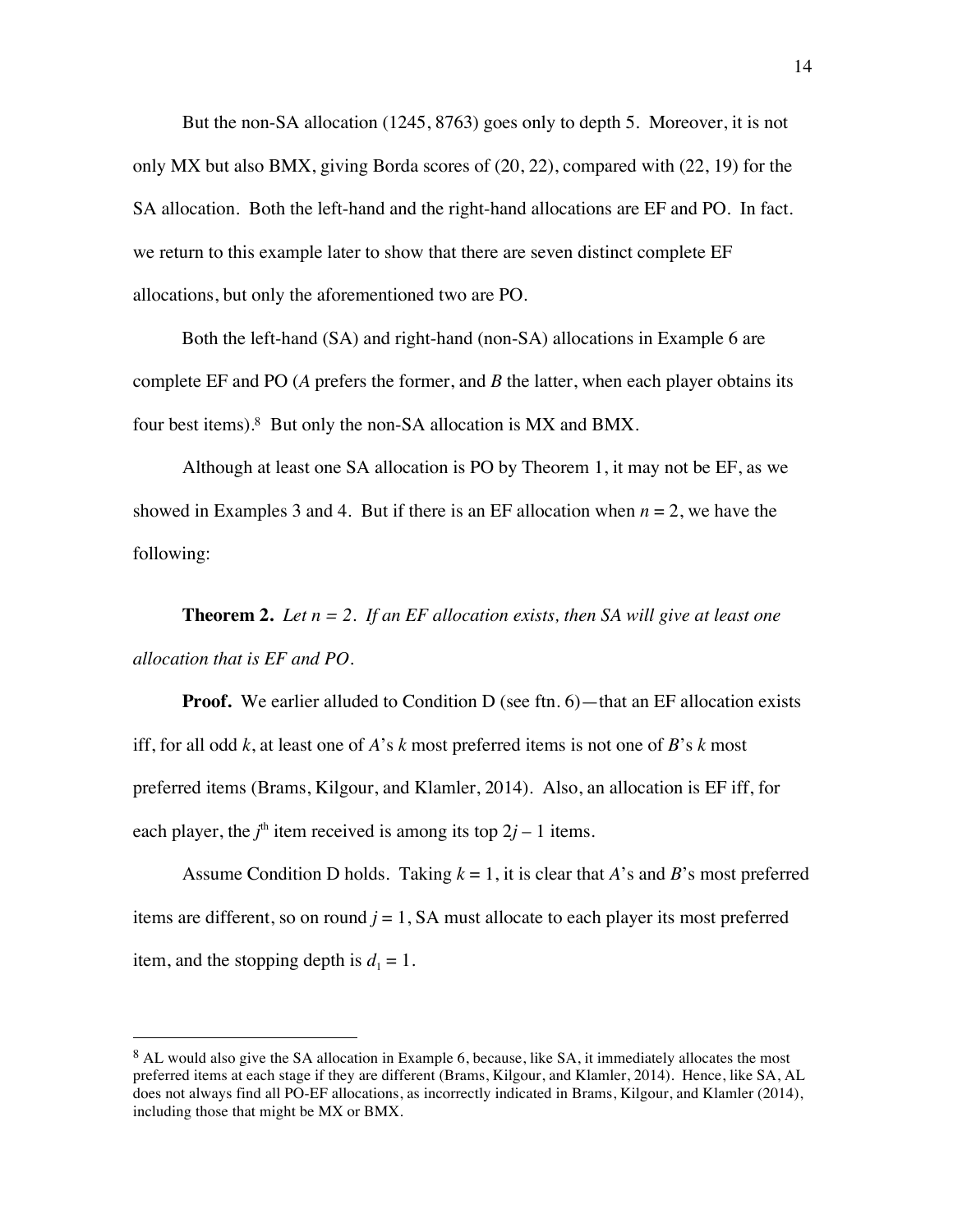Now assume that, up to the completion of round *j*, each player has been allocated by SA *j* of its top 2*j* – 1 items, and that the stopping depth on round *j* is  $d_i \le 2j - 1$ . Consider round *j* + 1. Combined, the preference orderings of *A* and *B* account for either 2, 3, or 4 distinct items at depth  $2j$  or  $2j + 1$ . Therefore, to assign an additional item to both *A* and *B* from their top 2*j* + 1 items, it is necessary to increase the stopping depth to at most  $d_i + 2$ .

If there is a choice, ensure that a player does not prefer any unassigned item to the item it receives. It follows that  $d_{j+1} \leq 2j+1$ , and that the  $j+1$ <sup>st</sup> item received by each player is among its  $2j + 1$  most preferred items. Therefore, the resulting SA allocation is EF. Moreover, it is PO, because it is the result of a sequence of sincere choices (see ftn. 4).  $\blacksquare$ 

When  $n = 2$ , it is relatively easy to determine whether a given allocation is  $EF$ , PO, MX, or BMX. It is considerably more complex to find *all* allocations that are, say, EF.

To illustrate this calculation, recall from Example 6 that we gave a non-SA equal allocation that improved upon the SA allocation on MX and BMX, but we did not prove that it was the only such allocation, or that there was not another allocation that better satisfied one or both of these properties. To analyze Example 6 in detail, we list all possible ways of item-by-item allocations at each odd depth.

| <b>Example 6 (repeated):</b> | A: 12345678         |  |  |
|------------------------------|---------------------|--|--|
|                              | <i>B</i> : 87632154 |  |  |

At depth  $1, (A, B)$  must receive items  $(1, 8)$ . Then, at depth  $3, (A, B)$  must receive, in addition, one of  $(2, 7)$ ,  $(2, 6)$ ,  $(3, 7)$ , or  $(3, 6)$ . Finally, at depth 5 and again at depth 7,  $(A, A)$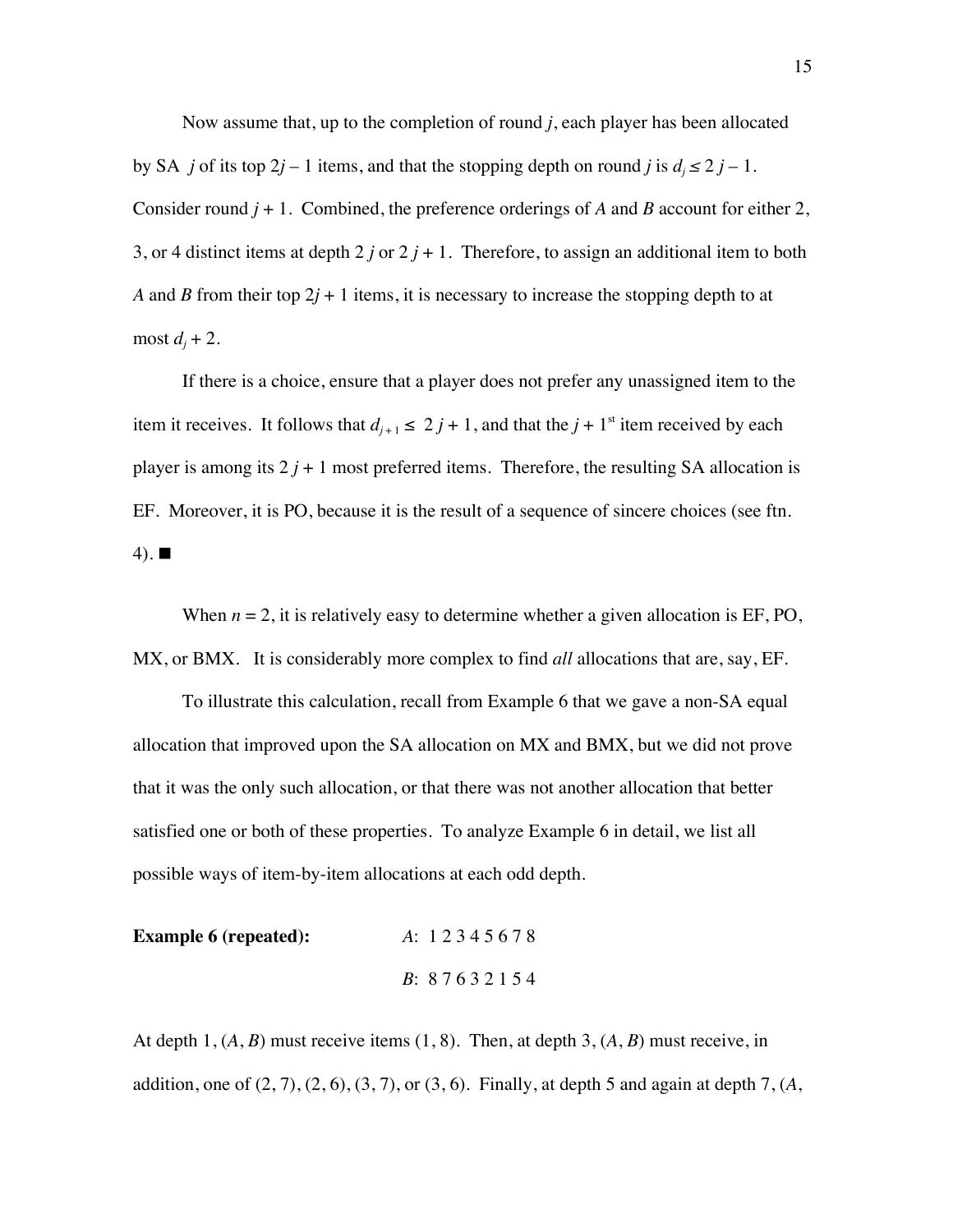*B*) must receive pairs of items that depend on the items already received. The details are shown in Table 1, which includes all EF allocations for Example 6, as well as their MX depths and Borda scores.

#### *Table 1 about here*

As Table 1 shows, there are seven EF allocations, labelled *a*, *b*, *c*, *d*, *e*, *f*, and *g*, which we call *classes*, that can be reached in a total of 21 different ways. Specifically, there are  $7a$ 's,  $4b$ 's,  $2c$ 's,  $1d$ ,  $1e$ ,  $5f$ 's, and  $1g$ . The `MX depths and Borda scores depend only on the class, not on the way it was obtained. These scores are shown only for the first member of each class.

The MX depths of the *b*'s and the *f*'s are minimal (i.e., 5), but only the *b*'s have a maximin Borda score (20). This verifies that allocation *b,* (1245, 8765), is indeed MX and BMX. It, along with the unique SA allocation (allocation 1 in class *a*), are the only PO allocations.

So far we have not illustrated SA with examples in which  $n > 2$ . While its application to the division of items among three or more players is straightforward, if more tedious, SA no longer ensures that if there is a complete EF allocation, it will be chosen by SA when  $n > 2$ .

| <b>Example 7:</b> | A: 123456789         |
|-------------------|----------------------|
|                   | <i>B</i> : 581267349 |
|                   | C: 349125678         |

SA allocates items  $(1, 5, 3)$  to  $(A, B, C)$  at depth 1; then  $(2, 8, 4)$  at depth 2; and finally  $(6, 6)$ 7, 9) at depth 6. Notice that *B* may envy *A* for obtaining items {1, 2, 6}, which fall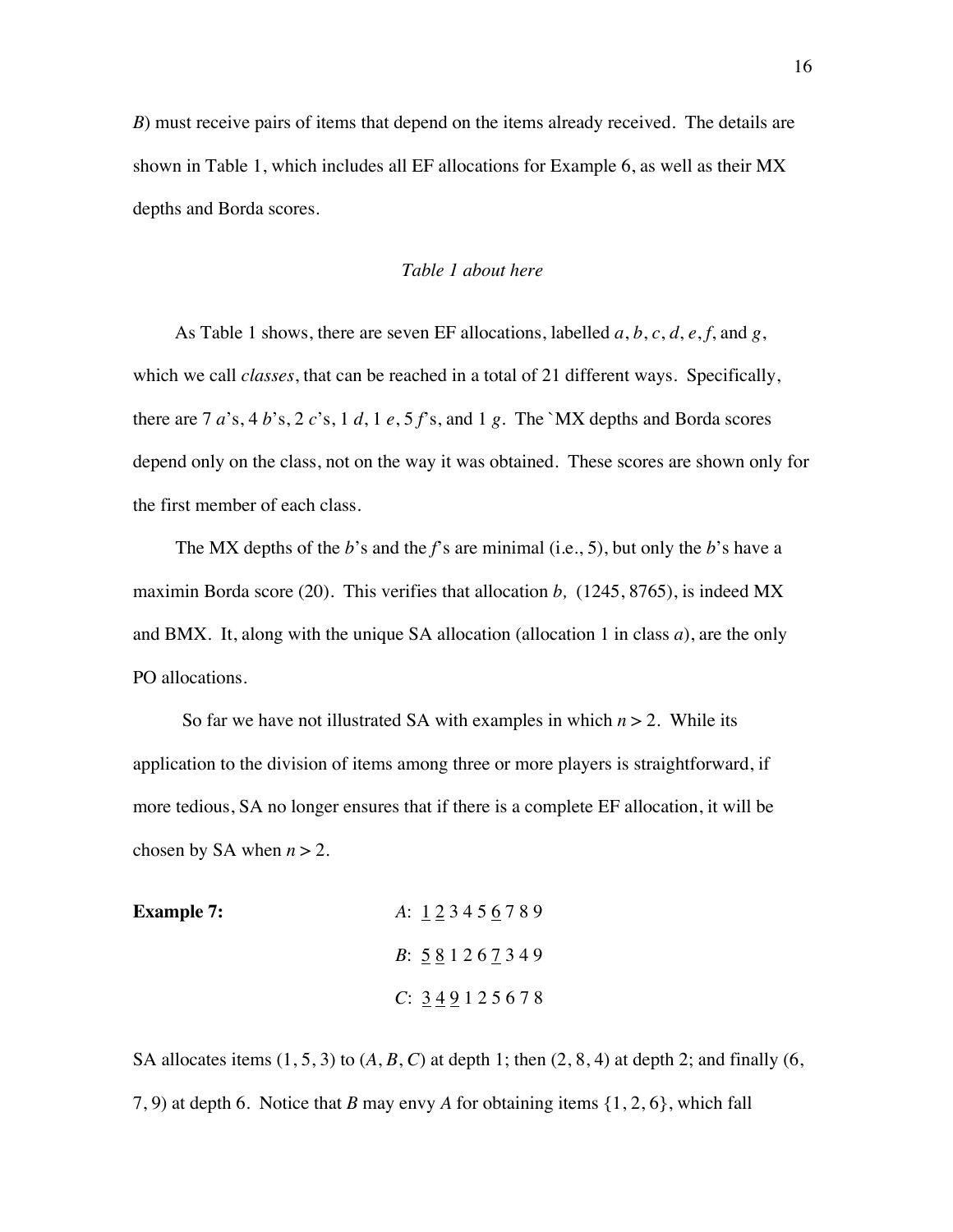between *B*'s two best items (items 5 and 8) and its  $6<sup>th</sup>$ -best item (item 7). Because *A*'s items bracket *B*'s, it follows that there is no 1-1 matching of *B*'s items to *A*'s such that *B* always prefers its own item to the item of *A* to which it is matched. Thus, this allocation is not EF.

However, by switching items 6 and 7 between *A* and *B* in the SA allocation, we obtain the following non-SA allocation:

| <b>Example 7 (cont.):</b> | A: 123456789         |
|---------------------------|----------------------|
|                           | <i>B</i> : 581267349 |
|                           | C: 349125678         |

which is EF as well as PO.<sup>9</sup>

-

To show that the non-SA allocation is EF, observe *C* gets its three best items, so it cannot do better and, therefore, will not be envious. But now it is easy to check that the required 1-1 matchings of *A*'s items to *B*'s, and *B*'s to *A*s all exist, confirming that this allocation is also EF. Alternatively, one can ascertain that Condition D is satisfied (see ftn. 6).

Although not EF, the SA allocation in Example 7 has the advantage of being both MX and BMX. It gives A and B at worst a  $6<sup>th</sup>$ -best item, whereas the non-SA allocation gives *A* a  $7<sup>th</sup>$ -best item. Similarly, the SA allocation gives Borda scores of (18, 18, 21) to  $(A, B, C)$ , whereas the EF allocation gives them Borda scores of  $(17, 19, 21)$ .

As a final property of SA, we consider its vulnerability of manipulation. Not surprisingly, if  $n = 2$  and one player (say, A) has complete information about the

<sup>&</sup>lt;sup>9</sup> To demonstrate formally that the SA allocation is PO, use the sequence of sincere choices given by *ABCABCCAB*. To demonstrate that the non-SA allocation is PO, use the sequence of sincere choices given by *ABCABCCBA* (see ftn. 4).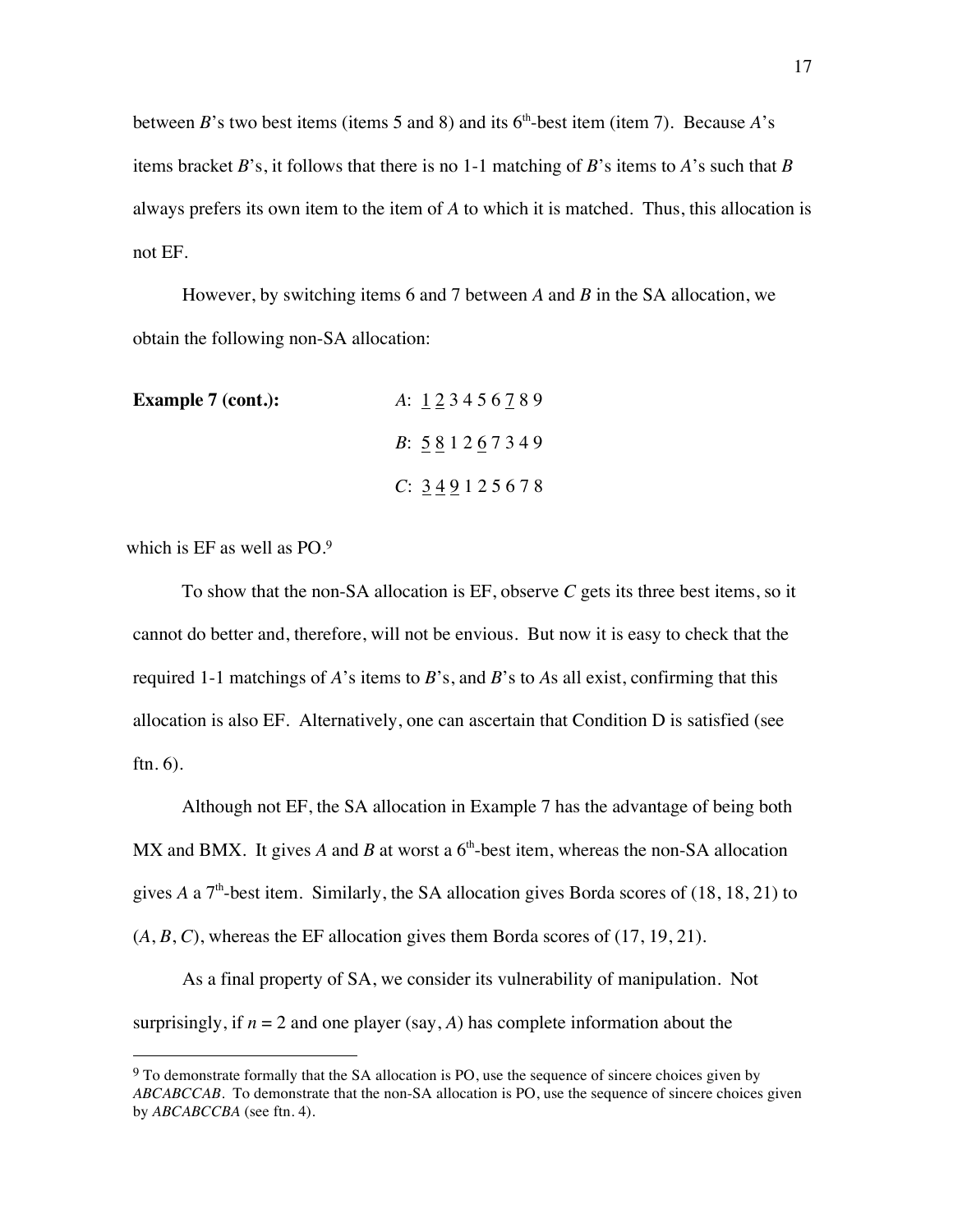preferences of the other player (*B*), and *B* is sincere, *A* can exploit *B*, as shown in our next example:

**Example 8:**   
*A*: 
$$
1 \ 2 \ 3 \ 4 \ 5 \ 6
$$
  
*B*:  $6 \ 3 \ 5 \ 4 \ 2 \ 1$ 

The SA allocation is underscored, with *B* receiving its three top items and *A* not doing quite so well. But now assume that *A* insincerely indicates its preferences to be those shown below, with *B*'s preferences remaining the same:

| <b>Example 8 (cont.):</b> | A: 312456           |
|---------------------------|---------------------|
|                           | <i>B</i> : $635421$ |

This SA allocation shows that *A*'s insincere preferences turn its original disadvantage into an advantage by giving it its three top items, whereas *B* now does worse.

Although not strategyproof, SA seems relatively invulnerable to strategizing in the absence of any player's having complete information about its opponents' preferences. The manipulator's task is further complicated if the other players are aware that an opponent might try to capitalize on its information and, consequently, take countermeasures (e.g., through deception) to try to prevent their exploitation.

To summarize, we have shown that if  $n \geq 2$ , SA always yields at least one PO allocation and, if  $n = 2$ , SA always yields an allocation that is PO and EF, provided an EF allocation exists. Although, initially, SA may produce some allocations that are not PO, these will be eliminated by invoking SA rule (iii). The set of PO-EF allocations that SA produces, however, may not include one that satisfies the properties of MX or BMX, although our examples suggest that it may not be far off.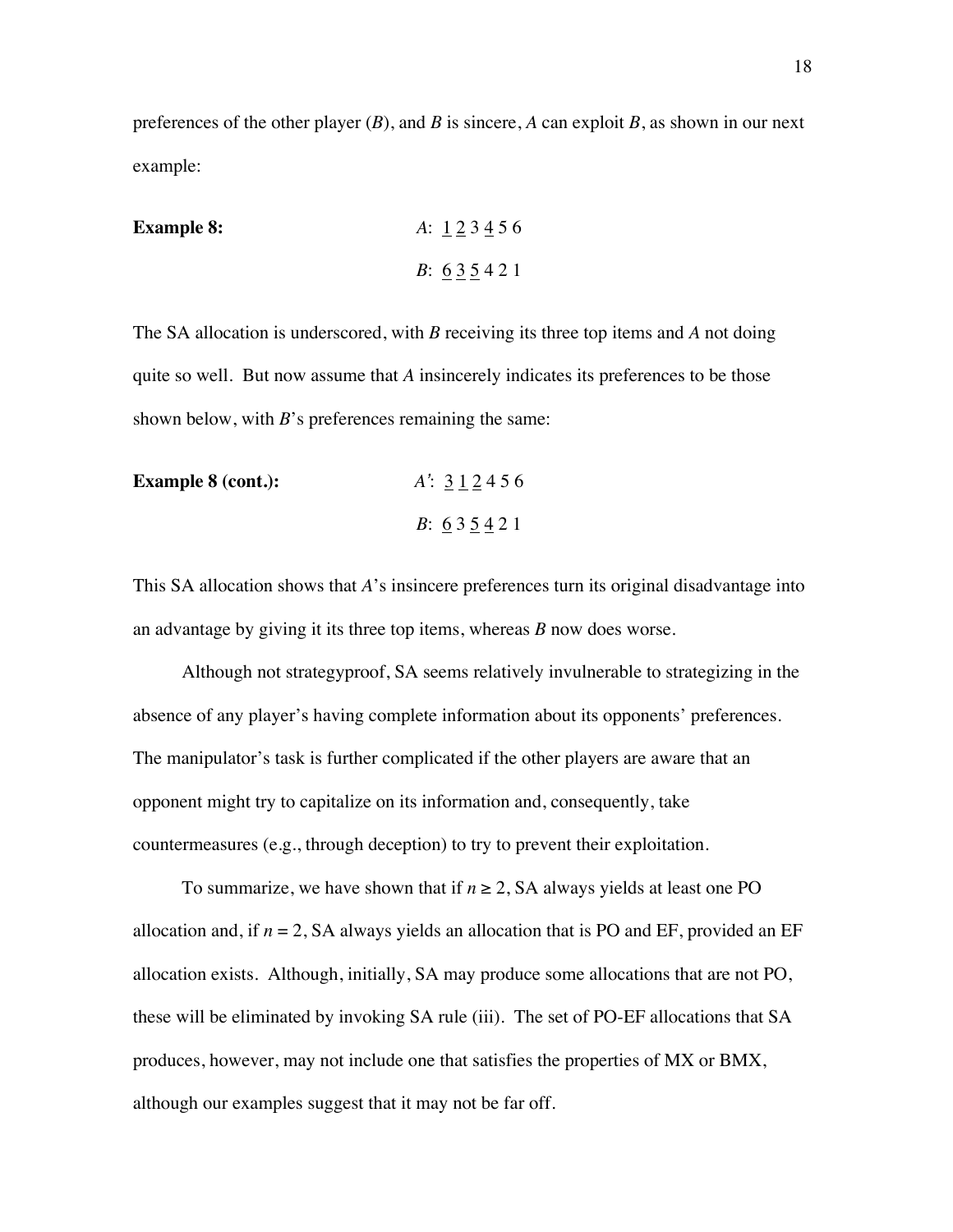If  $n > 2$ , SA may not maximize the number of players who receive EF allocations (perhaps all). But a non-SA allocation that does so may be neither MX nor BMX, so an SA allocation may have redeeming properties even if it is not a complete EF allocation. While SA is not strategyproof, in most real-life cases it is unlikely that one player would have sufficient information about other players' preference rankings, not to mention be able to formulate a strategy that would exploit such information.

#### **4. Conclusions**

SA is a remarkably simple algorithm for allocating indivisible items to two or more players that possesses attractive properties. It always yields at least one PO allocation and, when  $n = 2$ , at least one complete PO-EF allocation if such an allocation exists. While there is no guarantee that SA allocations will be MX or BMX, it seems likely that if they do not satisfy these properties, they will come close to doing so. Thus in Example 6, the maximin Borda score of the SA allocation is 19, close to the maximin Borda score of a non-SA allocation  $(20).<sup>10</sup>$ 

A potentially more serious problem is that, when  $n > 2$ , SA may not ensure that as many players as possible (perhaps all) receive an EF allocation, whereas a non-SA EF allocation may not satisfy MX or BMX (as in Example 7). We know of no method, short of exhaustive search, that does a better job of finding PO allocations that, at least when  $n =$ 2, will be complete EF allocations if this is possible.

SA, as we have illustrated, is not strategyproof. However, it would be difficult to manipulate in practice unless one player had complete information about the rankings of the other players, which is improbable.

 $10$  Intuitively, SA allocations will not be far from MX-BMX, because at the end of each round, there is never an unassigned item that any player prefers to the item it just received.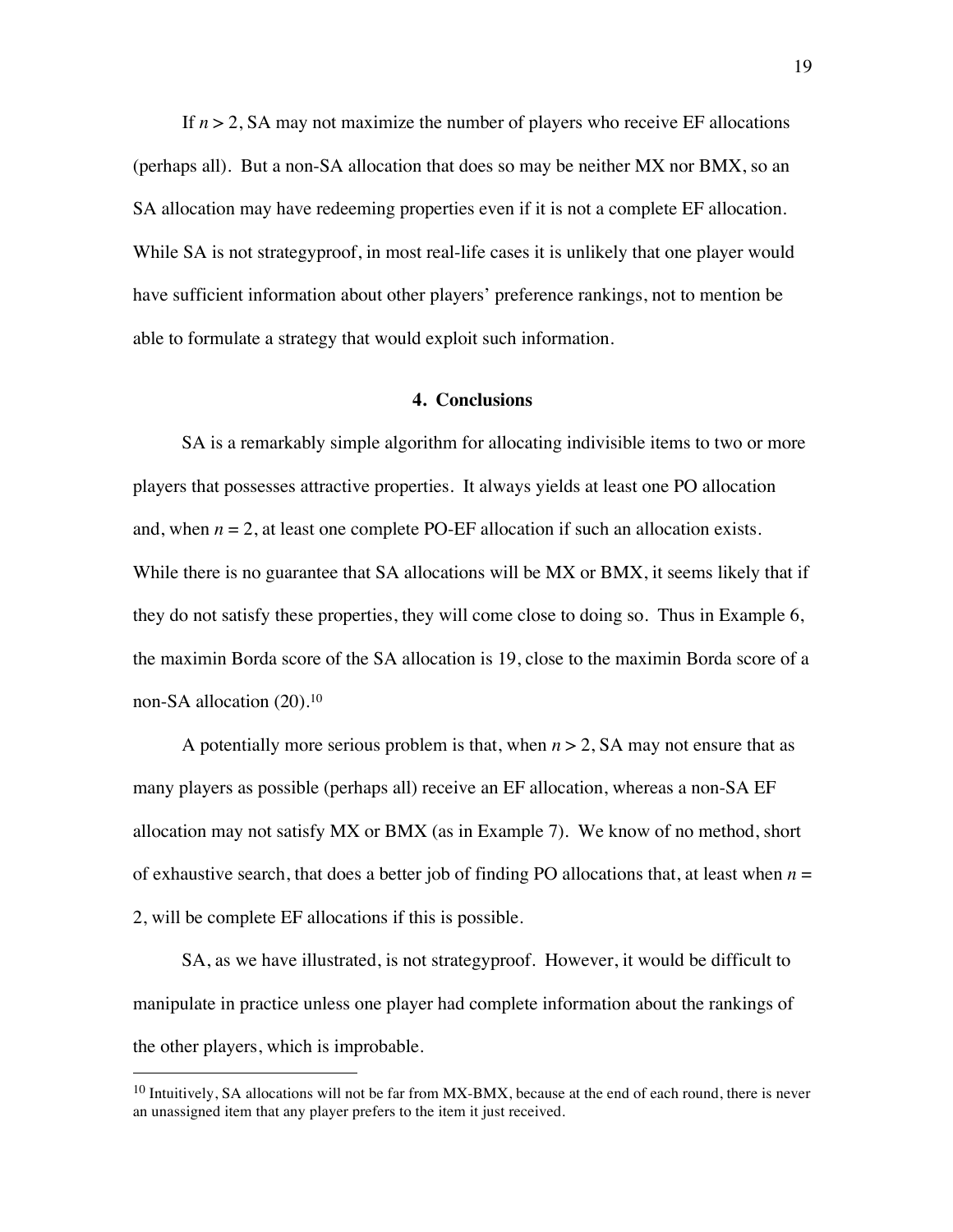SA seems most applicable to allocation problems in which there are numerous small items, which need not be physical goods but could, for example, be committees on which members of an organization desire to serve. If there is one big item that two players desire (e.g., the house in a divorce), it may not be possible to prevent envy, especially if the procedure specifies that each player receive the same number of items. 11 In such a case, the most practical solution might be to sell the big item—in effect, making it divisible—and divide the proceeds.

Other modifications in SA might include not restricting the allocation of items of one to each player on every round, and relaxing the assumption that the number of items is an integer multiple of the number of players. These modifications would change the problem fundamentally, however, because properties like EF, MX, and BMX would have to be redefined to take into account that players may not receive the same number of items.

<sup>&</sup>lt;sup>11</sup> Such a stipulation might be viewed as an essential to achieving fairness in some situations.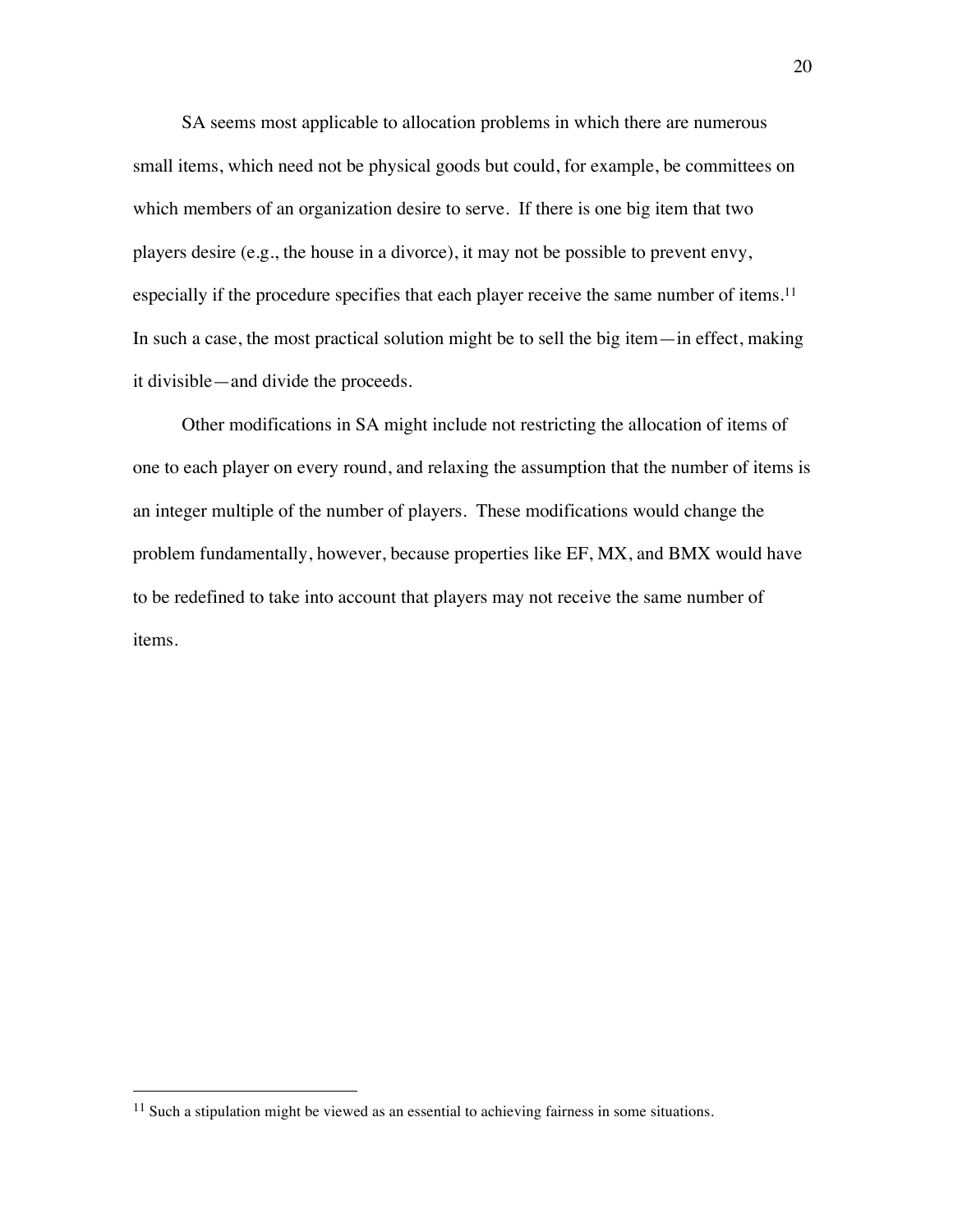#### **References**

- Brams, Steven J., and Daniel L. King (2005). "Efficient Fair Division: Help the Worst Off or Avoid Envy?" *Rationality and Society* 17, no. 4 (November): 387-421.
- Brams, Steven J., and D. Marc Kilgour (2001). "Fallback Bargaining." *Group Decision and Negotiation* 10, no. 4 (July): 287-316.
- Brams, Steven J., D. Marc Kilgour, and Christian Klamler (2014). "Two-Person Fair Division of Indivisible Items: An Efficient, Envy-Free Algorithm." *Notices of the AMS* 61, no. 2 (February): 130-141.
- Brams, Steven J., D. Marc Kilgour, and Christian Klamler (forthcoming). "An Algorithm for the Proportional Division of Indivisible Items." Preprint.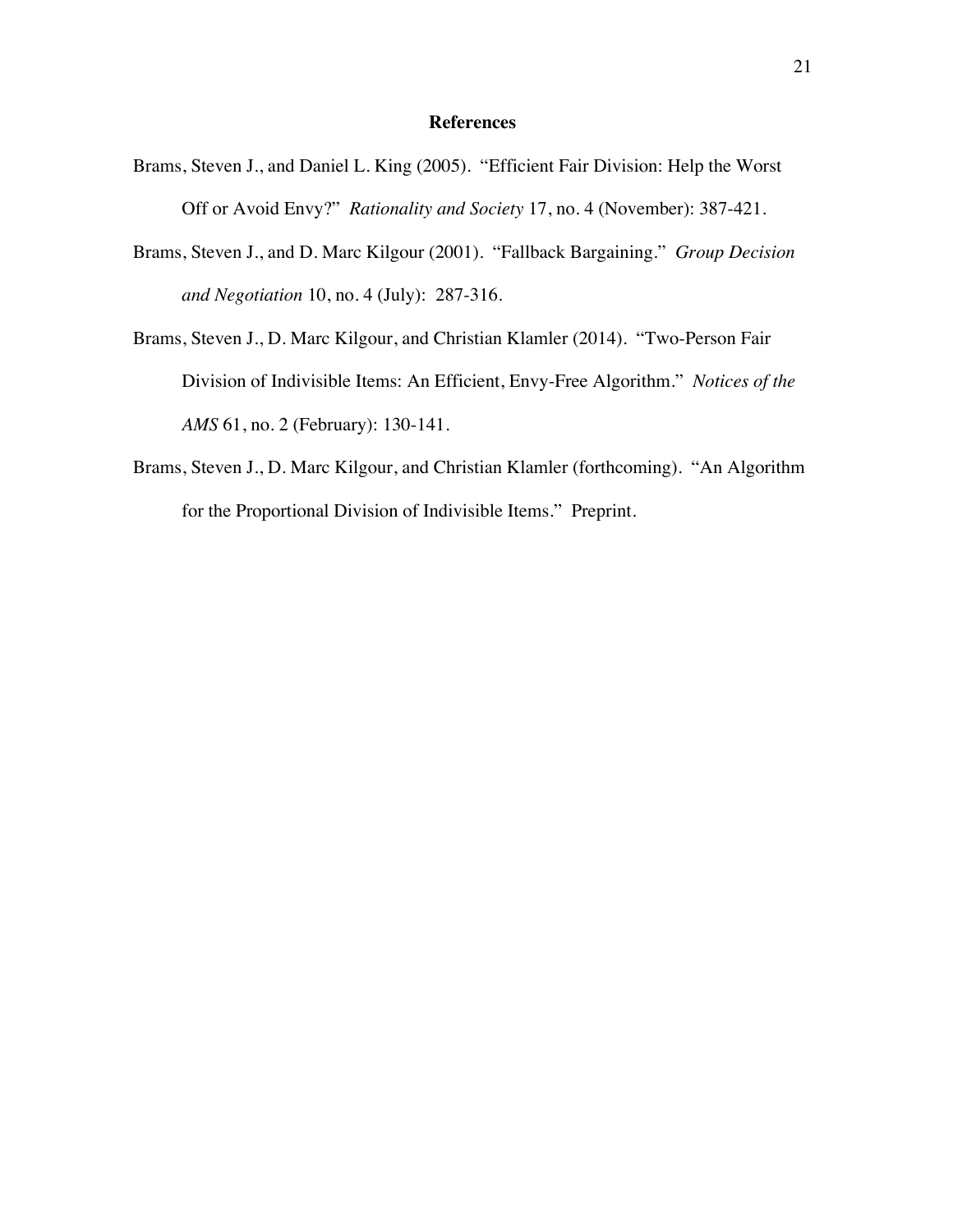## **Table 1**

| <b>Allocation</b> | Depth $\leq$ 3 | Depth $\leq$ 5 | Depth $\leq 7$ | <b>Complete</b>   | <b>MX</b><br>Depth | <b>BMX</b><br><b>Score</b> |
|-------------------|----------------|----------------|----------------|-------------------|--------------------|----------------------------|
| $\mathbf{1}$      | (2, 7)         | (3, 6)         | (4, 5)         | $(1234, 8765)$ -a | $\overline{7}$     | (22, 19)                   |
| $\overline{2}$    |                | (4, 6)         | (3, 5)         | $(1243, 8765)$ -a |                    |                            |
| 3                 |                |                | (5, 3)         | $(1245, 8763)$ -b | 5                  | (20, 22)                   |
| $\overline{4}$    |                | (4, 3)         | (5, 6)         | $(1245, 8736)-b$  |                    |                            |
| 5                 |                |                | (6, 5)         | $(1246, 8735)-c$  | 7                  | (19, 18)                   |
| 6                 |                | (5, 6)         | (4, 3)         | $(1254, 8763)$ -b |                    |                            |
| 7                 |                | (6, 3)         | (4, 5)         | $(1264, 8735)-c$  |                    |                            |
| 8                 | (2, 6)         | (3, 5)         | (4, 7)         | $(1234, 8657)$ -a |                    |                            |
| 9                 |                | (4, 3)         | (5, 7)         | $(1245, 8637)$ -b |                    |                            |
| 10                |                |                | (7, 5)         | $(1247, 8635)$ -d | $\overline{7}$     | (18, 17)                   |
| 11                | (3, 7)         | (2, 6)         | (4, 5)         | $(1324, 8765)$ -a |                    |                            |
| 12                |                | (4, 6)         | (2, 5)         | $(1342, 8765)$ -a |                    |                            |
| 13                |                | (4, 2)         | (6, 5)         | $(1346, 8725)$ -e | 7                  | (18, 17)                   |
| 14                |                |                | (5, 2)         | $(1345, 8762)$ -f | 5                  | (19, 21)                   |
| 15                |                | (5, 6)         | (4, 2)         | $(1354, 8762)$ -f |                    |                            |
| 16                |                | (5, 2)         | (4, 6)         | $(1354, 8726)$ -f |                    |                            |
| 17                | (3, 6)         | (2, 7)         | (4, 5)         | $(1324, 8675)$ -a |                    |                            |
| 18                |                | (2, 5)         | (4, 7)         | $(1324, 8657)$ -a |                    |                            |
| 19                |                | (4, 2)         | (5, 7)         | $(1345, 8627)$ -f |                    |                            |
| 20                |                |                | (7, 5)         | $(1347, 8625)$ -g | $\overline{7}$     | (17, 16)                   |
| 21                |                | (5, 7)         | (4, 2)         | $(1354, 8672)$ -f |                    |                            |

**EF Allocations, MX Depths, and Borda Scores for Example 6**